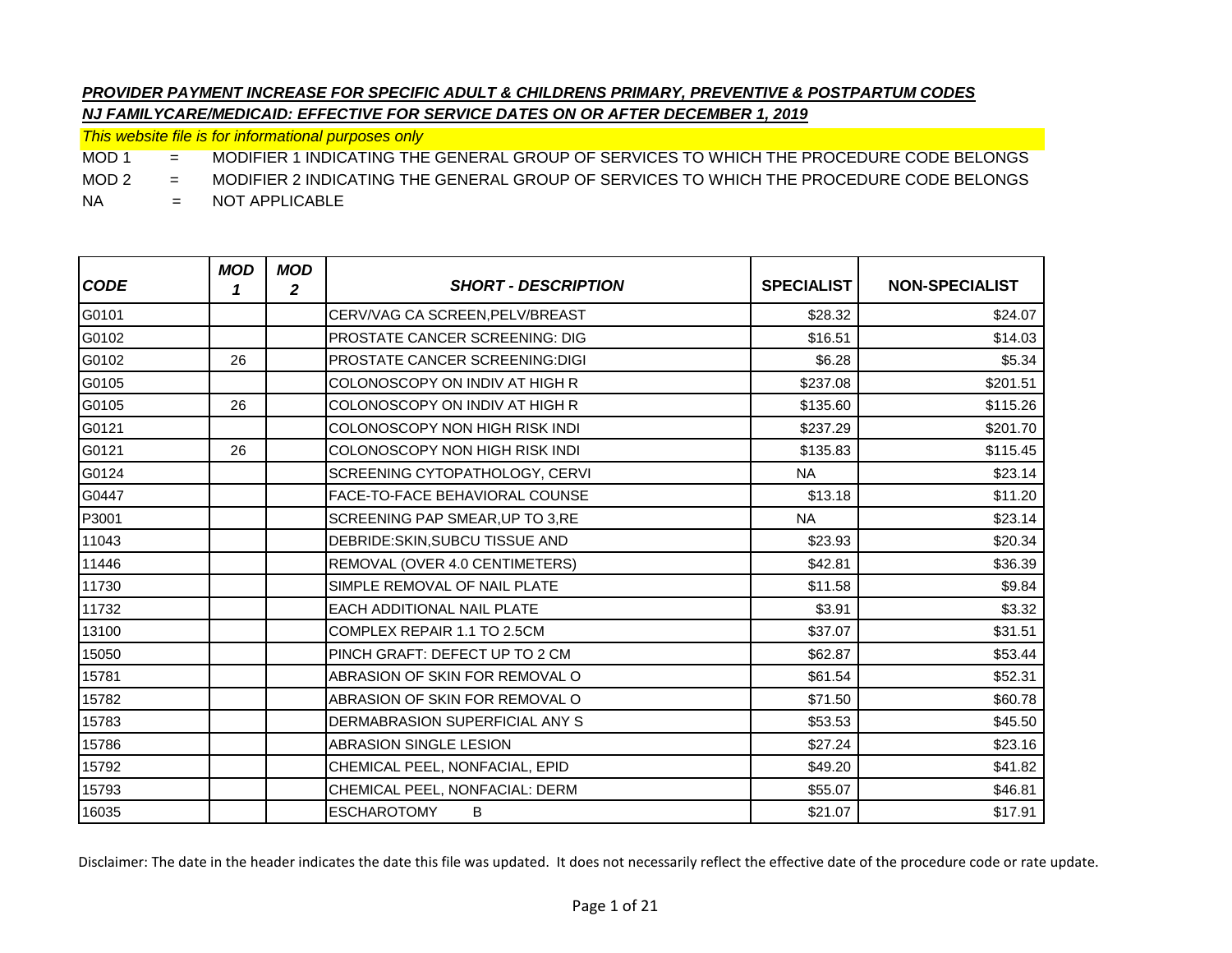*This website file is for informational purposes only*

MOD 1 = MODIFIER 1 INDICATING THE GENERAL GROUP OF SERVICES TO WHICH THE PROCEDURE CODE BELONGS

MOD 2 = MODIFIER 2 INDICATING THE GENERAL GROUP OF SERVICES TO WHICH THE PROCEDURE CODE BELONGS

NA = NOT APPLICABLE

| <b>CODE</b> | <b>MOD</b><br>1 | <b>MOD</b><br>2 | <b>SHORT - DESCRIPTION</b>            | <b>SPECIALIST</b> | <b>NON-SPECIALIST</b> |
|-------------|-----------------|-----------------|---------------------------------------|-------------------|-----------------------|
| 19030       |                 |                 | INJEC FOR MAMM DUCTOG OR GALAC        | \$18.36           | \$15.61               |
| 19287       | 26              |                 | PLACEMENT OF BREAST LOCALIZATI        | \$66.46           | \$56.49               |
| 19288       | 26              |                 | PLACEMENT OF BREAST LOCALIZATI        | \$33.43           | \$28.42               |
| 19340       |                 |                 | <b>INSERTION OF BREAST PROSTHESIS</b> | \$110.55          | \$93.97               |
| 19396       |                 |                 | PREP MOULAGE FOR CUSTOM IMPLAN        | \$32.65           | \$27.75               |
| 20101       |                 |                 | EXPLORE PENETRATING WOUND, CHE        | \$50.47           | \$42.90               |
| 20225       |                 |                 | DEEP BONE BIOPSY: TROCAR/ NEED        | \$59.52           | \$50.59               |
| 20660       |                 |                 | APPLY TONGS OR CALIPER AND REM        | \$27.20           | \$23.12               |
| 20670       |                 |                 | REMOVE IMPLANT: SUPERFICIAL           | \$42.82           | \$36.40               |
| 20690       |                 |                 | APPLY EXTERNAL FIXATION SYS, ST       | \$65.48           | \$55.66               |
| 20816       |                 |                 | REPLANT DIGIT, TOTAL AMPUTATIO        | \$231.65          | \$196.90              |
| 20822       |                 |                 | REPLANT DIGIT, EXCLUDE THUMB, CO      | \$197.79          | \$168.12              |
| 20824       |                 |                 | REPLANT THUMB, COMPLETE AMPUTAT       | \$223.37          | \$189.87              |
| 20827       |                 |                 | REPLANT THUMB-DISTAL TIP-COMPL        | \$203.31          | \$172.82              |
| 21100       |                 |                 | <b>MAXILLOFACIAL FIXATION</b>         | \$131.74          | \$111.98              |
| 21125       |                 |                 | AUGMENTTION, MANDIB BODY/ANGLE:       | \$364.68          | \$309.97              |
| 21127       |                 |                 | AUGMENTATION, MANDI BODY/ANGLE:       | \$499.93          | \$424.94              |
| 21150       |                 |                 | RECON MIDFACE, LEFORT11: ANTERIO      | \$191.32          | \$162.62              |
| 21210       |                 |                 | BONE GRAFT: NASAL, MAXILLARY,         | \$261.73          | \$222.47              |
| 21215       |                 |                 | <b>BONE GRAFT: MANDIBLE</b>           | \$471.08          | \$400.42              |
| 21337       |                 |                 | CLOSED NASAL SEPTAL FRACTURE T        | \$45.56           | \$38.73               |
| 21343       |                 |                 | OPEN TX CL/OPEN DEPR FRONTAL S        | \$135.23          | \$114.94              |
| 21344       |                 |                 | OPEN TX CL/DEPR FRONTAL SINUS         | \$153.00          | \$130.05              |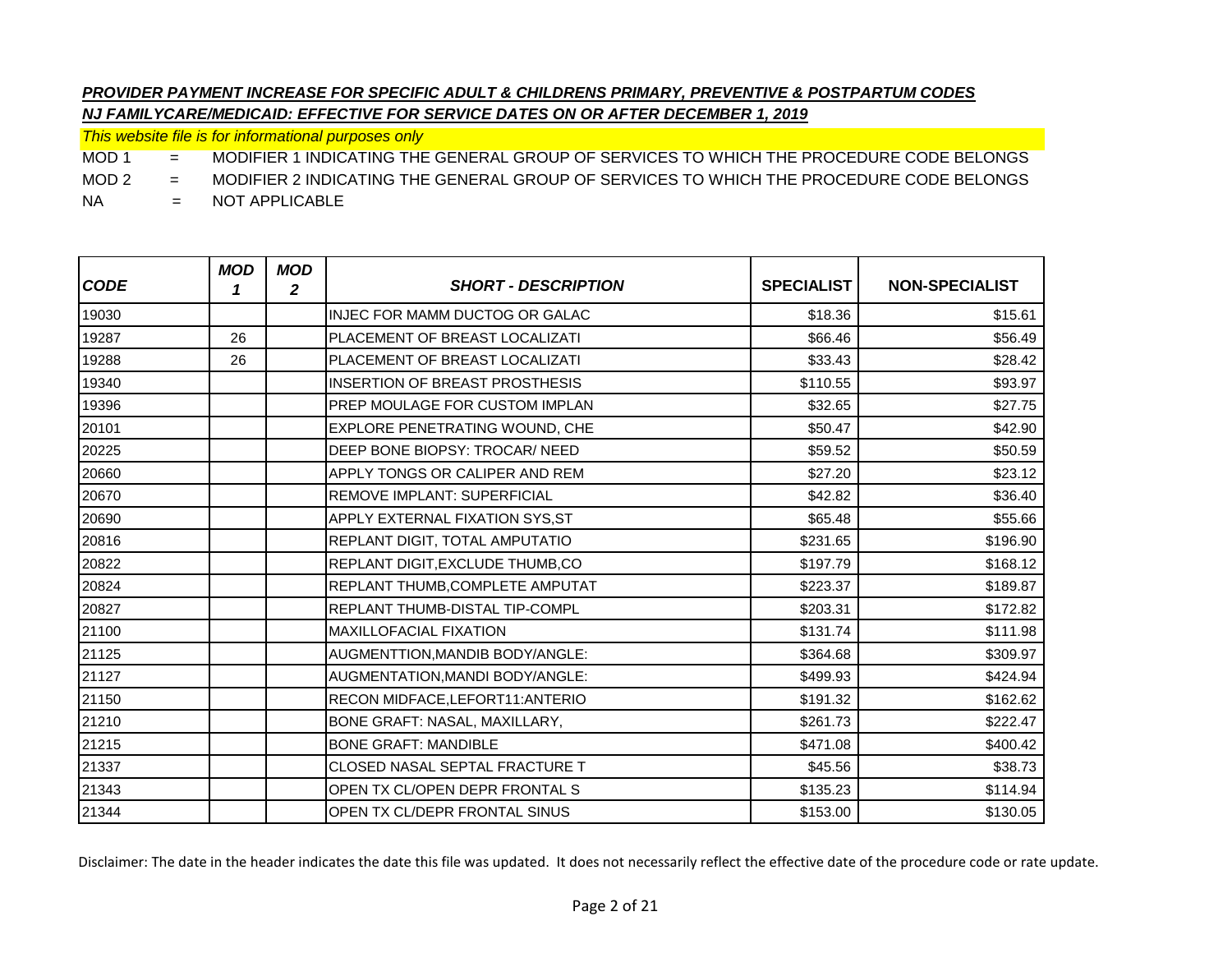*This website file is for informational purposes only*

MOD 1 = MODIFIER 1 INDICATING THE GENERAL GROUP OF SERVICES TO WHICH THE PROCEDURE CODE BELONGS

MOD 2 = MODIFIER 2 INDICATING THE GENERAL GROUP OF SERVICES TO WHICH THE PROCEDURE CODE BELONGS

NA = NOT APPLICABLE

| <b>CODE</b> | <b>MOD</b><br>1 | <b>MOD</b><br>$\boldsymbol{2}$ | <b>SHORT - DESCRIPTION</b>             | <b>SPECIALIST</b> | <b>NON-SPECIALIST</b> |
|-------------|-----------------|--------------------------------|----------------------------------------|-------------------|-----------------------|
| 21355       |                 |                                | TREATMENT OF BROKEN LOWER AND          | \$54.06           | \$45.95               |
| 21440       |                 |                                | MANIPULATE ALVEOLAR RIDGE FX           | \$65.88           | \$56.00               |
| 21445       |                 |                                | OPEN TREATMENT ALVEOLAR RIDGE          | \$87.61           | \$74.47               |
| 21450       |                 |                                | TREAT CLOSED OR OPEN MANDIBULA         | \$71.18           | \$60.50               |
| 21451       |                 |                                | <b>MANDIBULAR W MANIPULATION FRAC</b>  | \$93.48           | \$79.46               |
| 21452       |                 |                                | TREATMENT OF BROKEN JAW BONE W         | \$69.22           | \$58.84               |
| 21453       |                 |                                | TREAT CLOSED MANDIBULAR FX W/M         | \$104.02          | \$88.42               |
| 21461       |                 |                                | OPEN TREATMENT MANDIBULAR FX W         | \$244.11          | \$207.49              |
| 21462       |                 |                                | OPEN TREATMENT MANDIBULAR FX W         | \$259.17          | \$220.29              |
| 21485       |                 |                                | TEMPOROMANDIBULAR MANIPULATION         | \$83.33           | \$70.83               |
| 21550       |                 |                                | <b>EXCISIONAL BIOPSY SOFT TISSUES</b>  | \$29.37           | \$24.97               |
| 21555       |                 |                                | <b>EXCISE BENIGN TUMOR: SUBCUTANE</b>  | \$46.29           | \$39.35               |
| 21920       |                 |                                | <b>BX.SFT TISS-BACK/FLANK:SUPERFI</b>  | \$28.73           | \$24.42               |
| 23031       |                 |                                | <b>I&amp;D INFECTED SHOULDER BURSA</b> | \$48.11           | \$40.90               |
| 23065       |                 |                                | <b>BIOPSY SHOULDER SUPERFICIAL</b>     | \$24.09           | \$20.48               |
| 23066       |                 |                                | <b>BIOPSY OF SHOULDER DEEP</b>         | \$62.34           | \$52.99               |
| 23330       |                 |                                | REMOVAL OF FOREIGN BODY OF SHO         | \$29.19           | \$24.81               |
| 23650       |                 |                                | TREAT CLSD SHOULDER DISLOC W/M         | \$34.60           | \$29.41               |
| 23931       |                 |                                | <b>DRAINAGE OF ARM BURSA</b>           | \$32.17           | \$27.35               |
| 24065       |                 |                                | <b>BIOPSY ARM/ELBOW SOFT TISSUE</b>    | \$28.60           | \$24.31               |
| 24066       |                 |                                | <b>BIOPSY ARM/ELBOW SOFT TISSUE:</b>   | \$69.76           | \$59.29               |
| 24160       |                 |                                | <b>REMOVAL OF ELBOW JOINT HARDWAR</b>  | \$141.20          | \$120.02              |
| 24925       |                 |                                | AMPUTATION UPPER ARM SECONDARY         | \$56.85           | \$48.33               |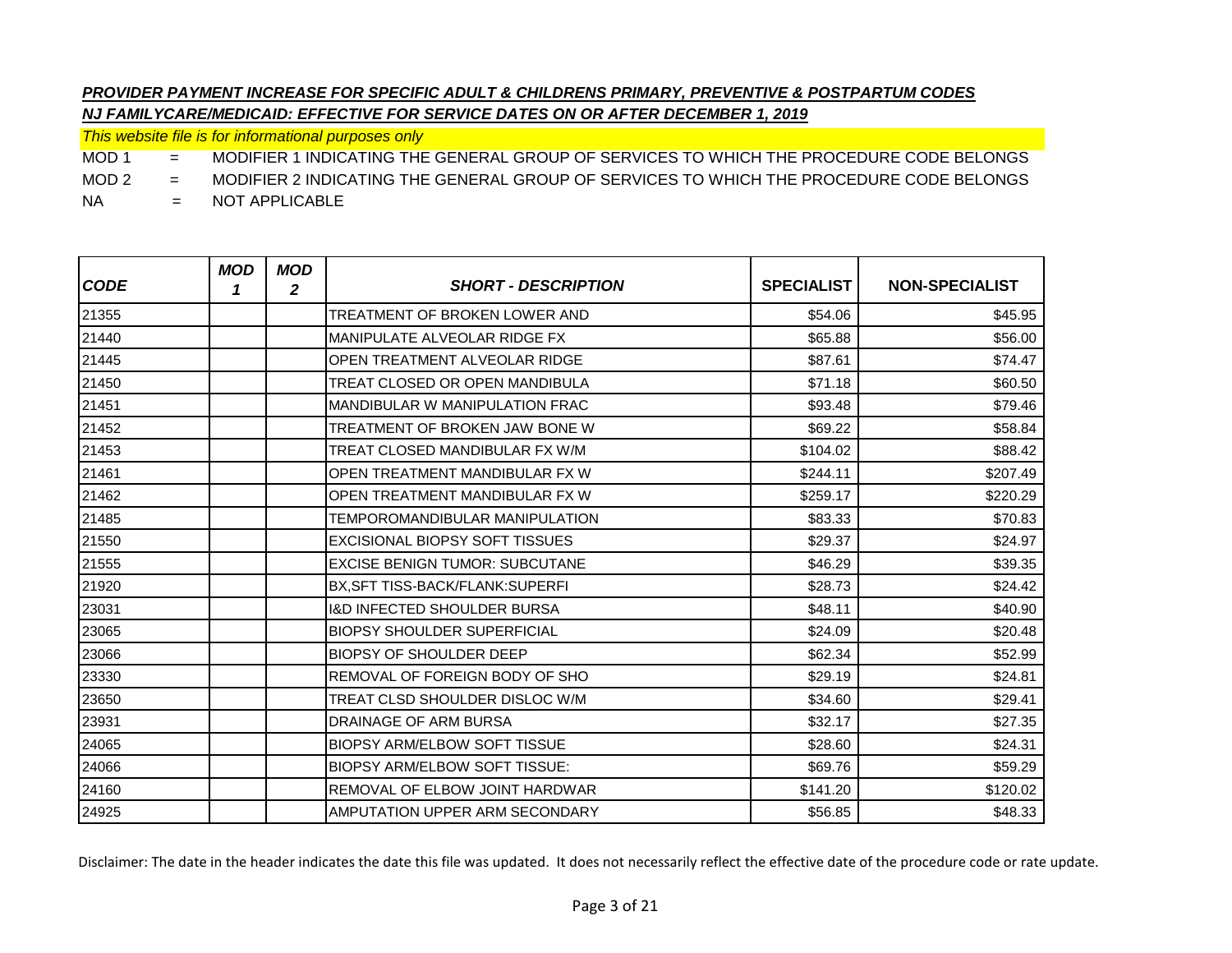*This website file is for informational purposes only*

MOD 1 = MODIFIER 1 INDICATING THE GENERAL GROUP OF SERVICES TO WHICH THE PROCEDURE CODE BELONGS

MOD 2 = MODIFIER 2 INDICATING THE GENERAL GROUP OF SERVICES TO WHICH THE PROCEDURE CODE BELONGS

NA = NOT APPLICABLE

| <b>CODE</b> | <b>MOD</b><br>1 | <b>MOD</b><br>$\boldsymbol{2}$ | <b>SHORT - DESCRIPTION</b>            | <b>SPECIALIST</b> | <b>NON-SPECIALIST</b> |
|-------------|-----------------|--------------------------------|---------------------------------------|-------------------|-----------------------|
| 25031       |                 |                                | <b>INCISION/DRAINAGE INFECTED BUR</b> | \$40.46           | \$34.39               |
| 25065       |                 |                                | <b>BIOPSY SOFT TISSUES: SUPERFICI</b> | \$28.35           | \$24.10               |
| 25263       |                 |                                | REP TEND/MUSC.: SECONDARY EACH        | \$69.34           | \$58.94               |
| 25265       |                 |                                | REP TEND/MUSC, SECONW/GRAFT:          | \$82.76           | \$70.35               |
| 26010       |                 |                                | DRAINAGE OF FINGER ABSCESS            | \$29.64           | \$25.19               |
| 26020       |                 |                                | DRAIN HAND TENDON SHEATH              | \$47.93           | \$40.74               |
| 26060       |                 |                                | INCISION OF FINGER TENDON, ACC        | \$29.10           | \$24.74               |
| 26115       |                 |                                | EXCISION BENIGN TUMOR, HAND, SUB      | \$56.25           | \$47.81               |
| 26160       |                 |                                | REMOVE TENDON SHEATH LESION           | \$64.25           | \$54.62               |
| 26587       |                 |                                | RECONSTRUCT SUPERNUMERARY DIGI        | \$109.95          | \$93.46               |
| 26600       |                 |                                | TREAT CLSD FX:W/O MANIP:EACH          | \$32.65           | \$27.75               |
| 26641       |                 |                                | TREAT THUMB DISLOCATION W/MANI        | \$41.69           | \$35.44               |
| 26670       |                 |                                | TREAT CLSD HAND DISLOCATION W/        | \$37.06           | \$31.50               |
| 26700       |                 |                                | TREAT KNUCKLE DISLOCATION: W/OA       | \$35.33           | \$30.03               |
| 26770       |                 |                                | TRMT OF CLOS INTERPHAL JOINT D        | \$30.23           | \$25.70               |
| 26951       |                 |                                | <b>AMPUTATION OF FINGER/THUMB</b>     | \$71.73           | \$60.97               |
| 26952       |                 |                                | AMPUTATE FINGER/THUMB W/ANESTH        | \$70.53           | \$59.95               |
| 26991       |                 |                                | DRAINAGE OF PELVIS BURSA              | \$78.36           | \$66.61               |
| 27040       |                 |                                | SUPERFICIAL BIOPSY OF SOFT TIS        | \$34.45           | \$32.68               |
| 27041       |                 |                                | DEEP BIOPSY OF SOFT TISSUES           | \$75.94           | \$64.55               |
| 27086       |                 |                                | REMOVAL OF FOREIGN BODY IN TIS        | \$33.14           | \$28.17               |
| 27087       |                 |                                | REMOVE FOREIGN BODY, PELVIS/HIP       | \$68.80           | \$58.48               |
| 27093       |                 |                                | <b>INJECTION FOR HIP ARTHROGRAPHY</b> | \$21.06           | \$17.90               |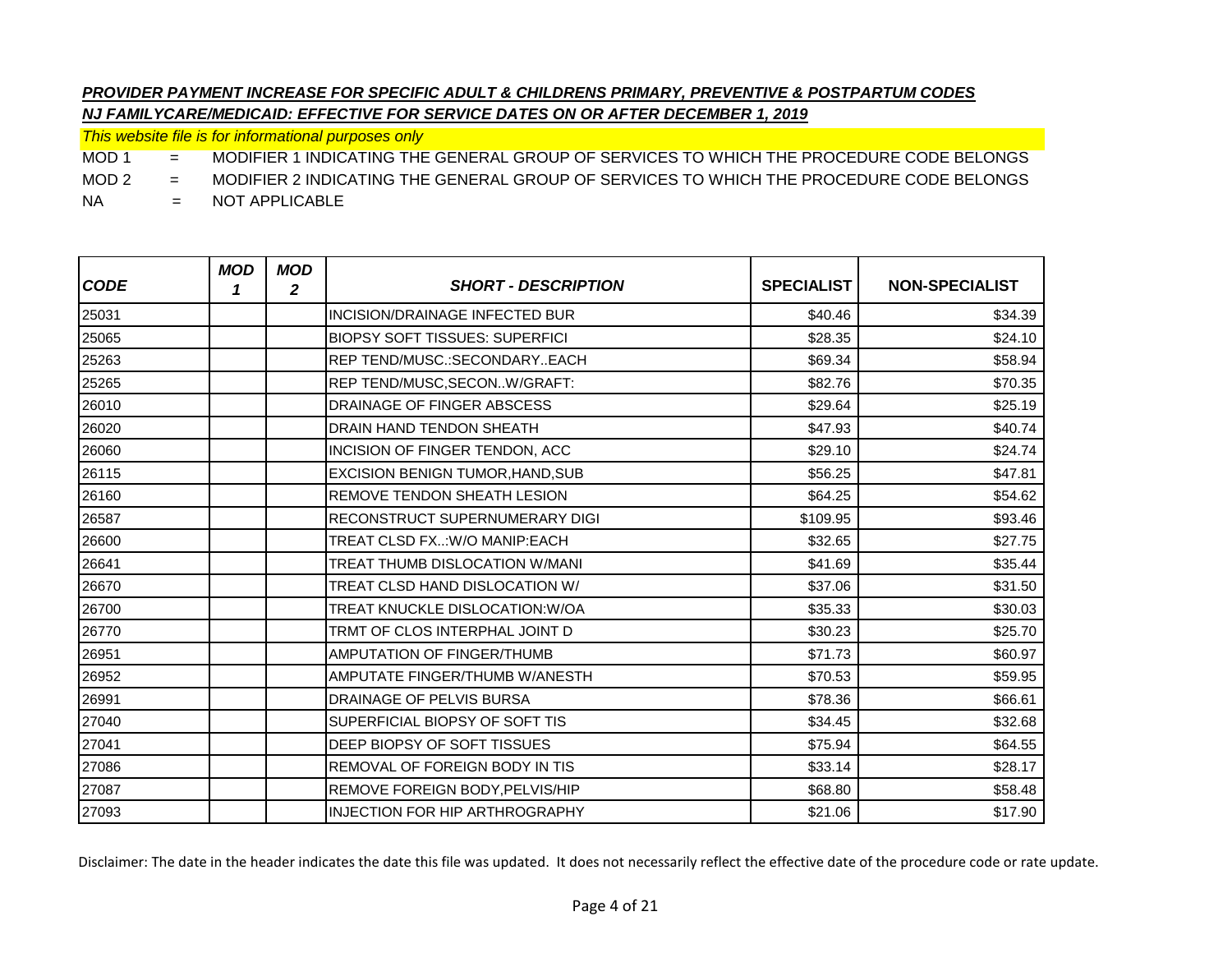*This website file is for informational purposes only*

MOD 1 = MODIFIER 1 INDICATING THE GENERAL GROUP OF SERVICES TO WHICH THE PROCEDURE CODE BELONGS

MOD 2 = MODIFIER 2 INDICATING THE GENERAL GROUP OF SERVICES TO WHICH THE PROCEDURE CODE BELONGS

NA = NOT APPLICABLE

| <b>CODE</b> | <b>MOD</b><br>1 | <b>MOD</b><br>2 | <b>SHORT - DESCRIPTION</b>             | <b>SPECIALIST</b> | <b>NON-SPECIALIST</b> |
|-------------|-----------------|-----------------|----------------------------------------|-------------------|-----------------------|
| 27095       |                 |                 | INJ PROC HIP ARTHROGRAPHY W/AN         | \$27.26           | \$23.17               |
| 27220       |                 |                 | TREAT (HIP SOCKET) FRACTURE AC         | \$58.61           | \$49.82               |
| 27323       |                 |                 | <b>BIOPSY THIGH SOFT TISSUES</b>       | \$30.19           | \$25.66               |
| 27324       |                 |                 | <b>BIOPSY THIGH SOFT TISSUES: DEEP</b> | \$43.89           | \$37.31               |
| 27327       |                 |                 | <b>EXCISE TUMOR, THIGH OR KNEE: SU</b> | \$51.20           | \$43.52               |
| 27328       |                 |                 | EXCISE TUMOR, THIGH OR KNEE: DEE       | \$68.37           | \$58.12               |
| 27372       |                 |                 | REMOVAL OF FOREIGN BODY                | \$67.93           | \$57.74               |
| 27594       |                 |                 | AMPUTATION FOLLOW-UP SURGERY           | \$56.04           | \$47.63               |
| 27604       |                 |                 | DRAIN LOWER LEG BURSA                  | \$54.65           | \$46.45               |
| 27605       |                 |                 | INCISION OF ACHILLES TENDON, A         | \$38.34           | \$32.59               |
| 27613       |                 |                 | <b>BIOPSY LOWER LEG SOFT TISSUE</b>    | \$28.18           | \$23.95               |
| 27614       |                 |                 | <b>BIOPSY LOWER LEG SOFT TISSUE D</b>  | \$64.45           | \$54.78               |
| 27618       |                 |                 | <b>REMOVE LOWER LEG LESION</b>         | \$50.28           | \$42.74               |
| 27884       |                 |                 | <b>AMPUTATION FOLLOW-UP SURGERY</b>    | \$63.93           | \$54.34               |
| 28001       |                 |                 | DRAINAGE OF BURSA OF FOOT              | \$31.48           | \$26.76               |
| 28002       |                 |                 | TREATMENT OF FOOT INFECTION            | \$49.26           | \$41.87               |
| 28010       |                 |                 | REPAIR OF TOE TENDON, ACCESSED         | \$25.77           | \$21.90               |
| 28024       |                 |                 | EXPLORATION, DRAINAGE, OR REMO         | \$52.18           | \$44.35               |
| 28043       |                 |                 | <b>EXCISION OF FOOT LESION</b>         | \$45.16           | \$38.39               |
| 28190       |                 |                 | REMOVAL OF FOREIGN BODY OF FOO         | \$29.14           | \$24.77               |
| 28192       |                 |                 | REMOVAL OF FOOT FOREIGN BODY           | \$52.85           | \$44.92               |
| 28193       |                 |                 | REMOVAL OF FOOT FOREIGN BODY           | \$59.81           | \$50.84               |
| 28230       |                 |                 | INCISION TO LENGTHEN FOOT TEND         | \$49.26           | \$41.87               |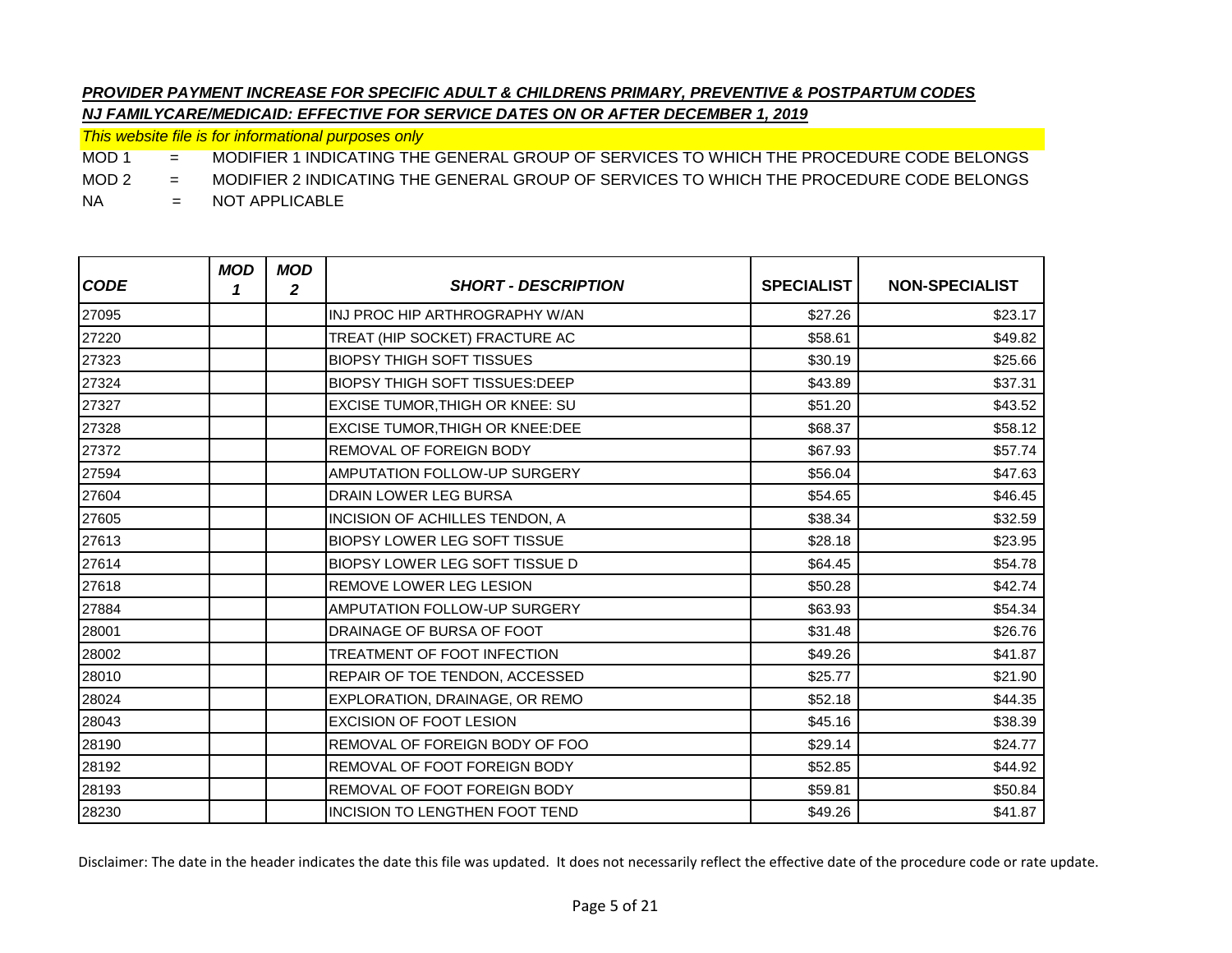*This website file is for informational purposes only*

MOD 1 = MODIFIER 1 INDICATING THE GENERAL GROUP OF SERVICES TO WHICH THE PROCEDURE CODE BELONGS

MOD 2 = MODIFIER 2 INDICATING THE GENERAL GROUP OF SERVICES TO WHICH THE PROCEDURE CODE BELONGS

NA = NOT APPLICABLE

| <b>CODE</b> | <b>MOD</b><br>1 | <b>MOD</b><br>2 | <b>SHORT - DESCRIPTION</b>            | <b>SPECIALIST</b> | <b>NON-SPECIALIST</b> |
|-------------|-----------------|-----------------|---------------------------------------|-------------------|-----------------------|
| 28272       |                 |                 | CAPSULOTOMYINTERPHAL., EACH           | \$44.48           | \$37.80               |
| 28312       |                 |                 | <b>REVISION OF TOE</b>                | \$58.55           | \$49.77               |
| 28344       |                 |                 | <b>RECONSTRUCT TOES:POLYDACTYLY</b>   | \$63.12           | \$53.65               |
| 28470       |                 |                 | TREAT CLSD METATAR FX.W/O MANI        | \$24.38           | \$20.72               |
| 28675       |                 |                 | REPAIR OF TOE DISLOCATION             | \$65.73           | \$55.87               |
| 28820       |                 |                 | <b>AMPUTATION OF TOE</b>              | \$63.67           | \$54.12               |
| 28825       |                 |                 | PARTIAL AMPUTATION OF TOE             | \$60.94           | \$51.80               |
| 29740       |                 |                 | <b>WEDGING OF CAST</b>                | \$11.05           | \$9.39                |
| 29750       |                 |                 | <b>WEDGING OF CLUBFOOT CAST</b>       | \$11.32           | \$9.62                |
| 30000       |                 |                 | DRAINAGE OF NOSE LESION               | \$25.87           | \$21.99               |
| 30100       |                 |                 | <b>INTRANASAL BIOPSY</b>              | \$15.80           | \$13.43               |
| 30140       |                 |                 | SUBMUCOUS RESECTION TURBINATE,        | \$49.29           | \$41.89               |
| 30220       |                 |                 | INSERTION, NASAL SEPTAL PROSTHE       | \$34.16           | \$29.04               |
| 30300       |                 |                 | <b>REMOVE NASAL FOREIGN BODY</b>      | \$26.02           | \$22.11               |
| 30320       |                 |                 | REMOVE NASAL FOREIGN BODY             | \$50.17           | \$42.65               |
| 30430       |                 |                 | <b>REVISION OF NOSE</b>               | \$96.33           | \$81.88               |
| 30435       |                 |                 | <b>REVISION WORK WITH OSTEOTOMIES</b> | \$138.60          | \$117.81              |
| 30540       |                 |                 | <b>REPAIR NASAL DEFECT</b>            | \$76.01           | \$64.61               |
| 30560       |                 |                 | <b>RELEASE OF NASAL ADHESIONS</b>     | \$30.40           | \$25.84               |
| 30801       |                 |                 | CAUTERIZATION/ABLATION, MUCOSA        | \$25.87           | \$21.99               |
| 30802       |                 |                 | CAUTERIZE/ABLATION, MUCOSA TURB       | \$32.57           | \$27.68               |
| 30906       |                 |                 | REPEAT CONTROL OF NOSEBLEED           | \$38.69           | \$32.88               |
| 31000       |                 |                 | <b>IRRIGATION MAXILLARY SINUS</b>     | \$20.69           | \$17.59               |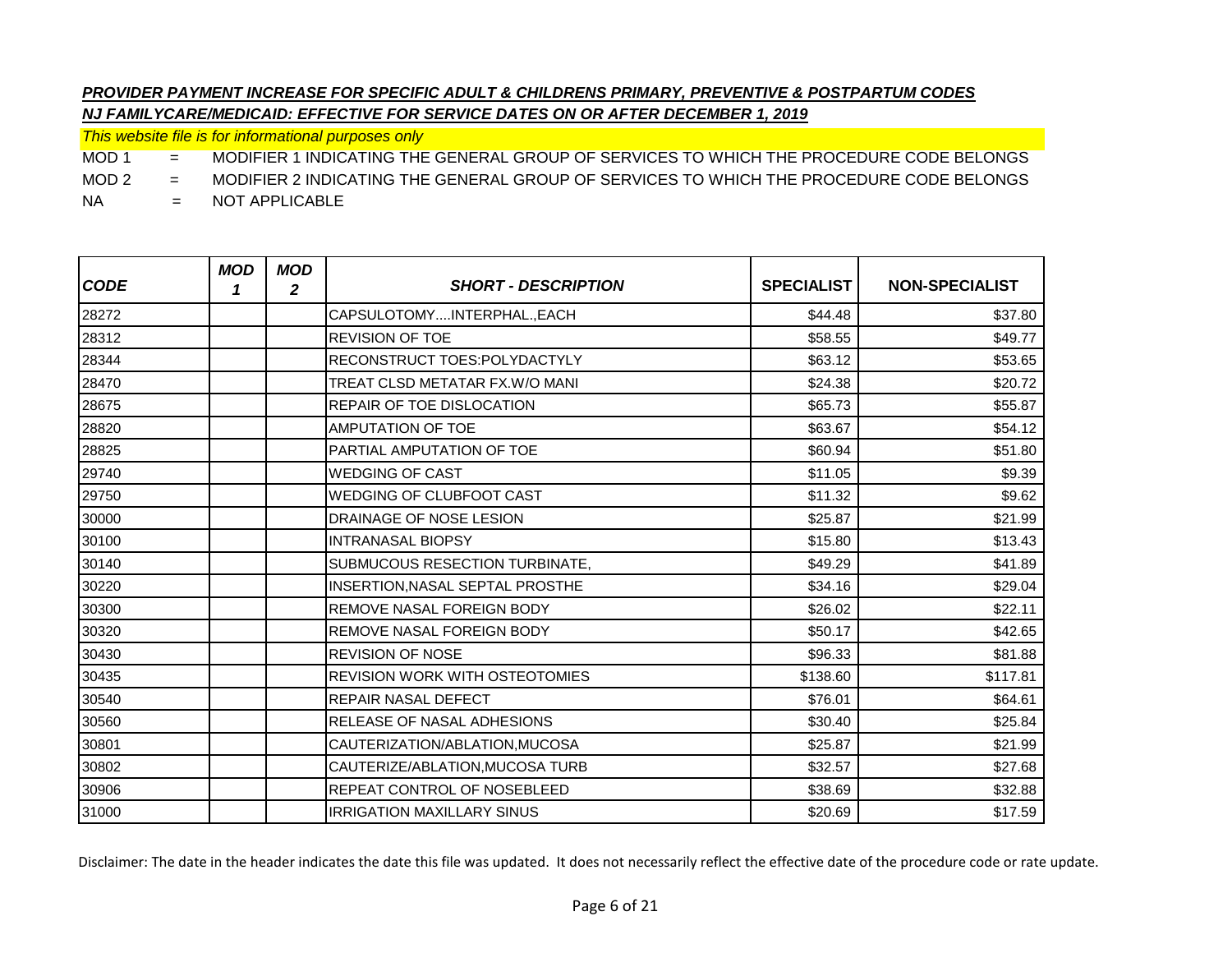*This website file is for informational purposes only*

MOD 1 = MODIFIER 1 INDICATING THE GENERAL GROUP OF SERVICES TO WHICH THE PROCEDURE CODE BELONGS

MOD 2 = MODIFIER 2 INDICATING THE GENERAL GROUP OF SERVICES TO WHICH THE PROCEDURE CODE BELONGS

NA = NOT APPLICABLE

| <b>CODE</b> | <b>MOD</b><br>1 | <b>MOD</b><br>2 | <b>SHORT - DESCRIPTION</b>            | <b>SPECIALIST</b> | <b>NON-SPECIALIST</b> |
|-------------|-----------------|-----------------|---------------------------------------|-------------------|-----------------------|
| 31231       |                 |                 | DX ENDOSCOPY/NASAL UNI/BILATER        | \$23.67           | \$20.12               |
| 31611       |                 |                 | <b>CONSTRUCT TRACHEOESOPH FISTULA</b> | \$59.97           | \$50.98               |
| 31717       |                 |                 | <b>BRONCHIAL BRUSH BIOPSY</b>         | \$29.23           | \$24.84               |
| 31730       |                 |                 | INSERTION INTO WINDPIPE OF NEE        | \$140.25          | \$119.21              |
| 32405       |                 |                 | NEEDLE BIOPSY OF LUNG OR CHEST        | \$50.88           | \$43.25               |
| 36470       |                 |                 | <b>INJECTION OF CHEMICAL AGENT IN</b> | \$16.70           | \$14.19               |
| 36471       |                 |                 | <b>INJECTION OF CHEMICAL AGENT IN</b> | \$20.03           | \$17.02               |
| 36514       |                 |                 | THERAPEUTIC APHERESIS PLASMA P        | \$84.20           | \$71.57               |
| 37236       | 26              |                 | <b>INSERTION OF INTRAVASCULAR STE</b> | \$228.33          | \$194.08              |
| 37237       | 26              |                 | <b>INSERTION OF INTRAVASCULAR STE</b> | \$108.98          | \$92.63               |
| 37238       | 26              |                 | <b>INSERTION OF INTRAVASCULAR STE</b> | \$156.16          | \$132.73              |
| 37241       | 26              |                 | OCCLUSION OF VENOUS MALFORMATI        | \$227.74          | \$193.58              |
| 37242       | 26              |                 | OCCLUSION OF ARTERY (OTHER THA        | \$245.60          | \$208.76              |
| 37243       | 26              |                 | OCCLUSION OF TUMORS OR OBSTRUC        | \$290.81          | \$247.18              |
| 37244       | 26              |                 | OCCLUSION OF ARTERIAL OR VENOU        | \$343.93          | \$292.34              |
| 37785       |                 |                 | LIGAT, DIV EXC SEC VAR VEIN LEG       | \$39.40           | \$33.49               |
| 38500       |                 |                 | BIOPSY OR REMOVAL OF LYMPH NOD        | \$36.68           | \$31.18               |
| 39503       |                 |                 | REPAIR OF CONGENITAL DEFECT OF        | \$673.06          | \$572.10              |
| 40490       |                 |                 | <b>BIOPSY OF LIP</b>                  | \$14.38           | \$12.23               |
| 40800       |                 |                 | INCISION OF ABSCESS, CYST, OR         | \$24.47           | \$20.80               |
| 40804       |                 |                 | REMOVAL FOREIGN BODY, MOUTH           | \$24.40           | \$20.74               |
| 40805       |                 |                 | REMOVAL FOREIGN BODY, MOUTH           | \$36.92           | \$31.39               |
| 40808       |                 |                 | <b>BIOPSY OF MOUTH LESION</b>         | \$21.57           | \$18.33               |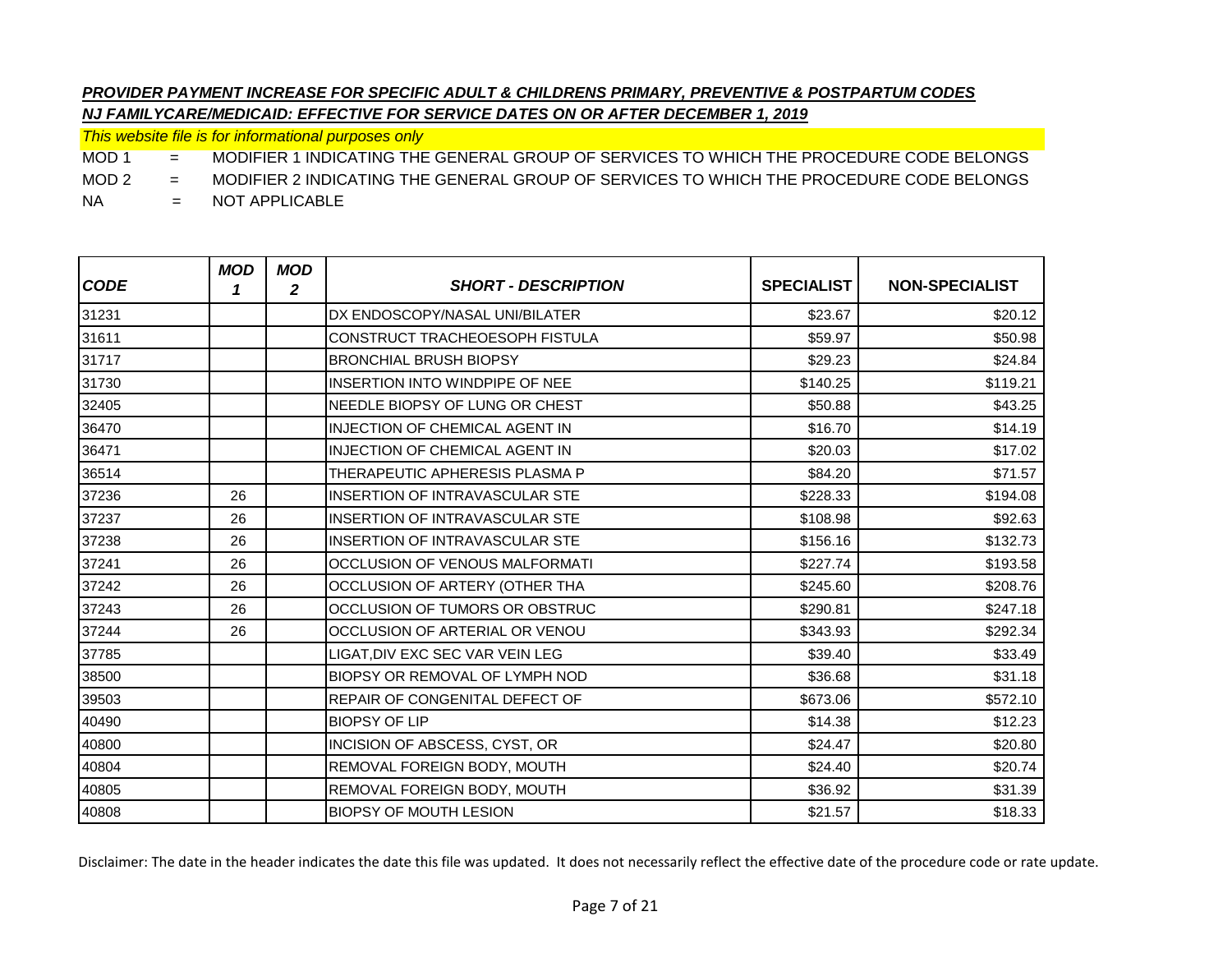*This website file is for informational purposes only*

MOD 1 = MODIFIER 1 INDICATING THE GENERAL GROUP OF SERVICES TO WHICH THE PROCEDURE CODE BELONGS

MOD 2 = MODIFIER 2 INDICATING THE GENERAL GROUP OF SERVICES TO WHICH THE PROCEDURE CODE BELONGS

NA = NOT APPLICABLE

| <b>CODE</b> | <b>MOD</b><br>1 | <b>MOD</b><br>2 | <b>SHORT - DESCRIPTION</b>            | <b>SPECIALIST</b> | <b>NON-SPECIALIST</b> |
|-------------|-----------------|-----------------|---------------------------------------|-------------------|-----------------------|
| 40819       |                 |                 | <b>EXCISE LIP OR CHEEK FOLD</b>       | \$36.02           | \$30.62               |
| 40830       |                 |                 | <b>REPAIR MOUTH LACERATION</b>        | \$30.55           | \$25.97               |
| 41009       |                 |                 | DRAINAGE OF ABSCESS, CYST, OR         | \$45.84           | \$38.97               |
| 41100       |                 |                 | <b>BIOPSY OF TONGUE</b>               | \$19.12           | \$16.25               |
| 41110       |                 |                 | <b>EXCISION OF TONGUE LESION</b>      | \$24.26           | \$20.62               |
| 41800       |                 |                 | DRAINAGE OF ABSCESS, CYST, OR         | \$31.67           | \$26.92               |
| 41823       |                 |                 | <b>EXCISION OF GUM LESION</b>         | \$52.14           | \$44.32               |
| 42140       |                 |                 | <b>EXCISION OF UVULA</b>              | \$28.84           | \$24.52               |
| 42405       |                 |                 | <b>BIOPSY OF SALIVARY GLAND:INCIS</b> | \$33.50           | \$28.48               |
| 42845       |                 |                 | REMOVAL OF TONSILS, TISSUE, MU        | \$249.15          | \$211.77              |
| 42870       |                 |                 | <b>EXCISION OF LINGUAL TONSIL</b>     | \$67.56           | \$57.42               |
| 42970       |                 |                 | CONTROL NOSE/THROAT BLEEDING          | \$46.19           | \$39.26               |
| 43220       |                 |                 | <b>BALLOON DILATION OF ESOPHAGUS</b>  | \$130.19          | \$110.66              |
| 43453       |                 |                 | <b>DILATE ESOPHAGUS</b>               | \$112.01          | \$95.21               |
| 43761       |                 |                 | <b>REPOSITION GASTRIC TUBE/ENTER.</b> | \$12.75           | \$10.84               |
| 44312       |                 |                 | <b>REVISION OF ILEOSTOMY</b>          | \$64.88           | \$55.15               |
| 44340       |                 |                 | <b>REVISION OF COLOSTOMY</b>          | \$68.85           | \$58.53               |
| 45303       |                 |                 | PROCTOSIGMOIDOSCOPY WITH DILAT        | \$110.55          | \$93.97               |
| 45317       |                 |                 | PROCTOSIGMOIDOSCOPY: HEMORRHAG        | \$27.12           | \$23.05               |
| 45900       |                 |                 | REDUCTION OF RECTAL PROLAPSE          | \$22.46           | \$19.09               |
| 46083       |                 |                 | <b>EXC.EXT.THROMBOSED HEMORRHOID</b>  | \$19.72           | \$16.76               |
| 46220       |                 |                 | REMOVAL OF ANAL TAB                   | \$23.11           | \$19.64               |
| 46500       |                 |                 | <b>INJECTION TREATMENT OF ANUS</b>    | \$26.91           | \$22.88               |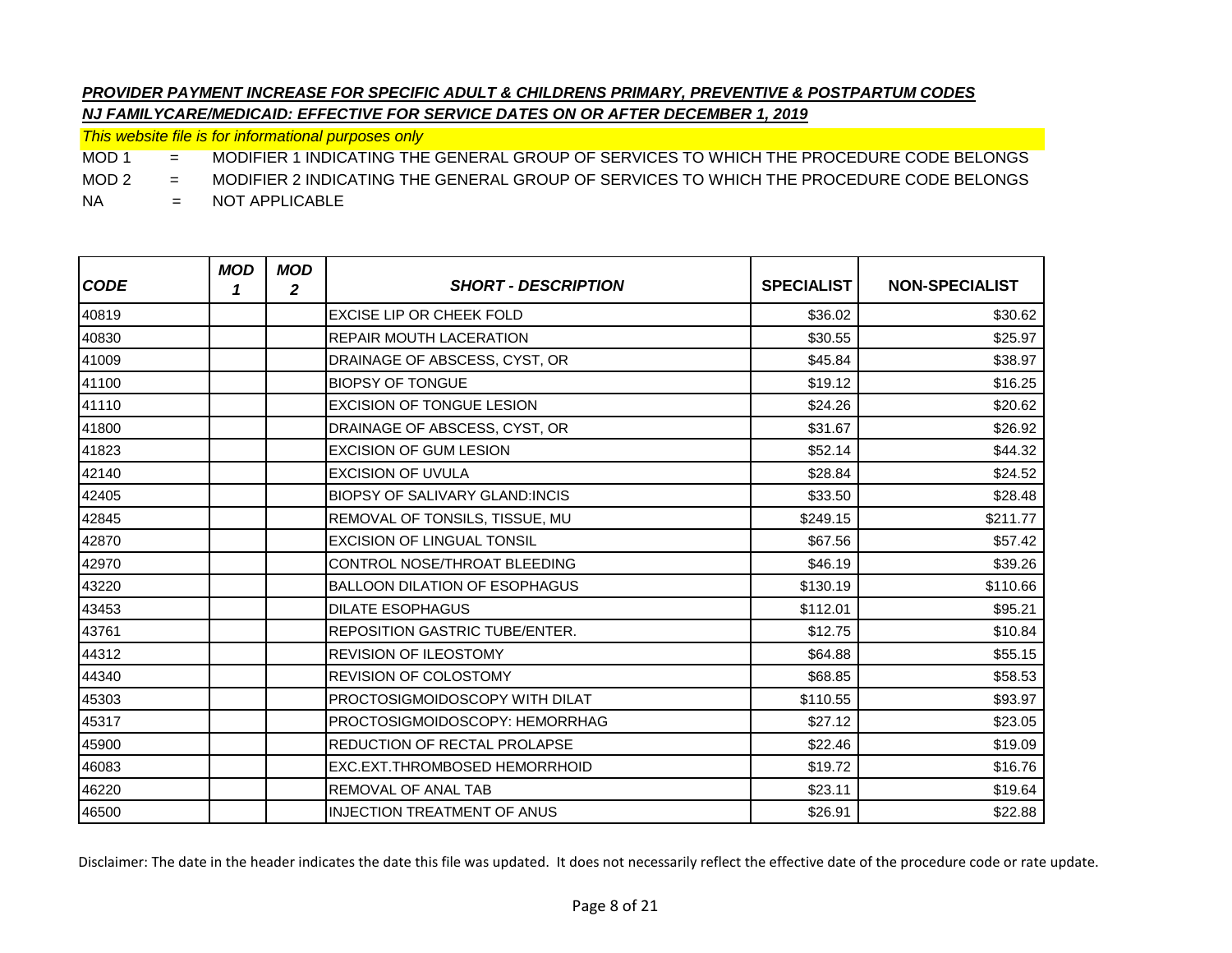*This website file is for informational purposes only*

MOD 1 = MODIFIER 1 INDICATING THE GENERAL GROUP OF SERVICES TO WHICH THE PROCEDURE CODE BELONGS

MOD 2 = MODIFIER 2 INDICATING THE GENERAL GROUP OF SERVICES TO WHICH THE PROCEDURE CODE BELONGS

NA = NOT APPLICABLE

| <b>CODE</b> | <b>MOD</b><br>1 | <b>MOD</b><br>$\mathbf{2}$ | <b>SHORT - DESCRIPTION</b>            | <b>SPECIALIST</b> | <b>NON-SPECIALIST</b> |
|-------------|-----------------|----------------------------|---------------------------------------|-------------------|-----------------------|
| 46604       |                 |                            | ANOSCOPY WITH DIRECT DILATION         | \$71.67           | \$60.92               |
| 46606       |                 |                            | <b>ANOSCOPY WITH BIOPSY</b>           | \$25.49           | \$21.66               |
| 46917       |                 |                            | DESTROY ANAL LESION(S):LASER S        | \$51.50           | \$43.77               |
| 46945       |                 |                            | <b>LIGATION OF HEMORRHOIDS</b>        | \$34.69           | \$29.48               |
| 47000       |                 |                            | NEEDLE BIOPSY OF LIVER, ACCESS        | \$40.98           | \$34.83               |
| 47382       |                 |                            | DESTRUCTION OF 1 OR MORE GROWT        | \$568.07          | \$482.86              |
| 48510       |                 |                            | <b>INSERTION OF DRAIN FROM PANCRE</b> | \$120.78          | \$102.67              |
| 49605       |                 |                            | <b>REPAIR UMBILICAL LESION</b>        | \$540.17          | \$459.14              |
| 50200       |                 |                            | NEEDLE BIOPSY OF KIDNEY, ACCES        | \$69.43           | \$59.01               |
| 50972       |                 |                            | URETER ENDOSCOPY W/CATHETER           | \$39.09           | \$33.23               |
| 52214       |                 |                            | DESTRUCTION OF TISSUE IN THE B        | \$74.32           | \$63.17               |
| 52224       |                 |                            | CYSTOURETHROSCOPY WITH FULGURA        | \$77.69           | \$66.04               |
| 54001       |                 |                            | SLITTING OF PREPUCE: EXCEPT NEW       | \$20.40           | \$17.34               |
| 54015       |                 |                            | <b>DRAIN PENIS LESION</b>             | \$33.72           | \$28.66               |
| 54100       |                 |                            | <b>BIOPSY OF PENIS</b>                | \$22.06           | \$18.75               |
| 54150       |                 |                            | <b>CIRCUMCISION-USING CLAMP</b>       | \$17.06           | \$14.50               |
| 55120       |                 |                            | REMOVAL OF SCROTUM LESION             | \$39.60           | \$33.66               |
| 55873       |                 |                            | CRYOSURGICAL ABLATION OF PROST        | \$803.45          | \$682.93              |
| 57170       |                 |                            | FITTING OF DIAPHRAGM                  | \$33.68           | \$28.62               |
| 58353       |                 |                            | <b>ENDOMET ABLATION THERM WO NUST</b> | \$113.15          | \$96.18               |
| 58555       |                 |                            | <b>DIAGNOSTIC HYSTEROSCOPY</b>        | \$33.35           | \$28.35               |
| 58558       |                 |                            | HYSTEROSCOPY W/BIOPSY W/WO D&C        | \$153.66          | \$130.61              |
| 58562       |                 |                            | SURG HYSTEROSCOPY W/REMOV FORI        | \$44.86           | \$38.13               |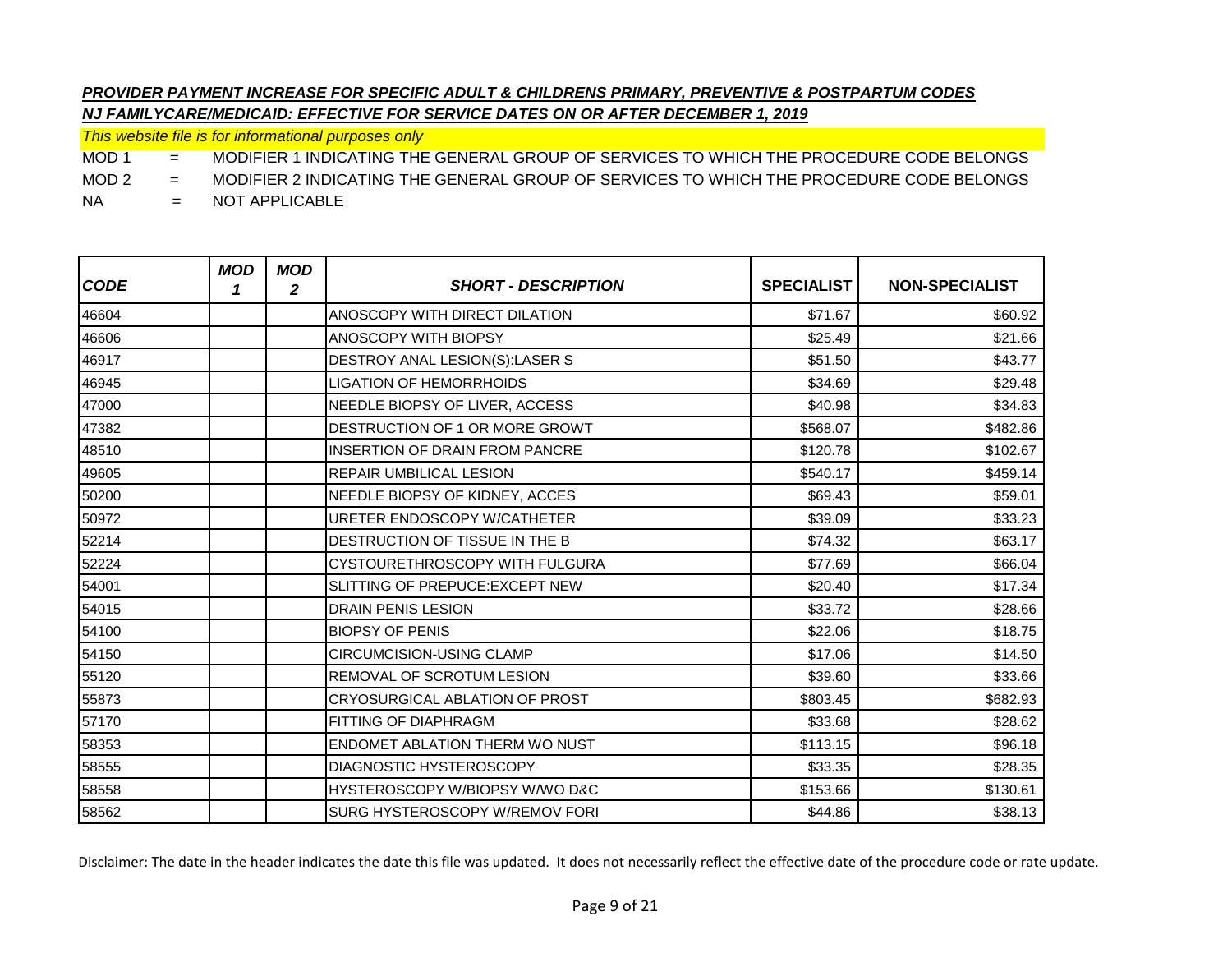*This website file is for informational purposes only*

MOD 1 = MODIFIER 1 INDICATING THE GENERAL GROUP OF SERVICES TO WHICH THE PROCEDURE CODE BELONGS

MOD 2 = MODIFIER 2 INDICATING THE GENERAL GROUP OF SERVICES TO WHICH THE PROCEDURE CODE BELONGS

NA = NOT APPLICABLE

| <b>CODE</b> | <b>MOD</b><br>1 | <b>MOD</b><br>$\mathbf{2}$ | <b>SHORT - DESCRIPTION</b>                | <b>SPECIALIST</b> | <b>NON-SPECIALIST</b> |
|-------------|-----------------|----------------------------|-------------------------------------------|-------------------|-----------------------|
| 59400       |                 |                            | <b>OBSTETRICAL CARE</b>                   | \$1,082.93        | \$920.49              |
| 59400       | <b>SB</b>       |                            | <b>OBSTETRICAL CARE</b>                   | <b>NA</b>         | \$758.05              |
| 59410       |                 |                            | <b>VAGINAL DELIVERY &amp; POST PARTUM</b> | \$531.53          | \$451.80              |
| 59410       | <b>SB</b>       |                            | VAGINAL DELIVERY PLUS POST PAR            | <b>NA</b>         | \$372.07              |
| 59425       |                 |                            | <b>ANTEPARTUM CARE ONLY: 4-6 VISI</b>     | \$50.27           | \$42.73               |
| 59426       |                 |                            | <b>ANTEPARTUM CARE ONLY: 7+ VISIT</b>     | \$90.08           | \$76.57               |
| 59430       |                 |                            | <b>CARE AFTER DELIVERY</b>                | \$101.15          | \$85.98               |
| 59430       | <b>SA</b>       |                            | <b>CARE AFTER DELIVERY</b>                | <b>NA</b>         | \$81.68               |
| 59430       | <b>SB</b>       |                            | <b>CARE AFTER DELIVERY</b>                | <b>NA</b>         | \$70.81               |
| 59510       |                 |                            | CESAREAN DELIVERY WITH PRE-AN             | \$1,198.80        | \$1,018.98            |
| 59515       |                 |                            | <b>CESAREAN SECTION ONLY INCL PP</b>      | \$646.12          | \$549.20              |
| 59610       |                 |                            | ROUTINE OB CARE/VAG DEL AFTER/            | \$1,134.84        | \$964.61              |
| 59610       | <b>SB</b>       |                            | ROUTINE OB CARE/VAG DEL POST/P            | \$794.39          | \$328.00              |
| 59614       |                 |                            | VAGINAL DEL POST PREV C/S W/PP            | \$578.59          | \$491.80              |
| 59614       | <b>SB</b>       |                            | VAG DEL POST PREV C/S W/PP CAR            | \$405.01          | \$224.00              |
| 59618       |                 |                            | ROUTINE OB CARE W/C/S P/VBAC A            | \$1,214.11        | \$1,031.99            |
| 59622       |                 |                            | C/S ONLY W/PP CARE P/VBAC ATT/            | \$665.51          | \$565.68              |
| 61151       |                 |                            | <b>PIERCE SKULL FOR DRAINAGE</b>          | \$112.57          | \$95.68               |
| 64600       |                 |                            | <b>INJECTION TX FACIAL NERVES (5)</b>     | \$43.60           | \$37.06               |
| 64605       |                 |                            | <b>INJECTION TREATMENT NERVES IN</b>      | \$67.53           | \$57.40               |
| 64774       |                 |                            | REMOVE SKIN NERVE LESION                  | \$45.96           | \$39.06               |
| 64907       |                 |                            | TRANSFER OF NERVE TO INJURED N            | \$162.61          | \$138.22              |
| 65450       |                 |                            | <b>DESTROY CORNEAL LESION</b>             | \$35.78           | \$30.41               |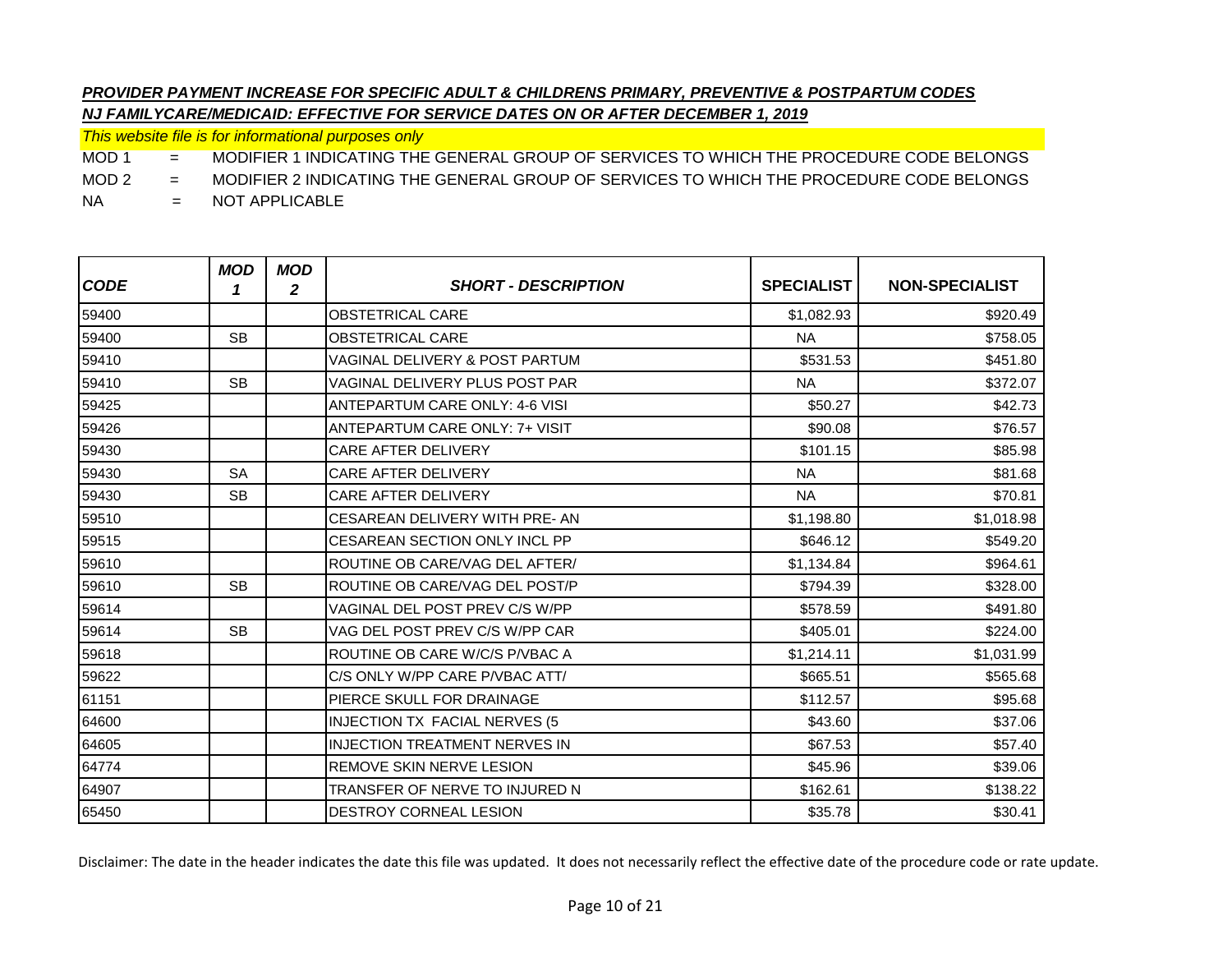*This website file is for informational purposes only*

MOD 1 = MODIFIER 1 INDICATING THE GENERAL GROUP OF SERVICES TO WHICH THE PROCEDURE CODE BELONGS

MOD 2 = MODIFIER 2 INDICATING THE GENERAL GROUP OF SERVICES TO WHICH THE PROCEDURE CODE BELONGS

NA = NOT APPLICABLE

| <b>CODE</b> | <b>MOD</b><br>1 | <b>MOD</b><br>2 | <b>SHORT - DESCRIPTION</b>            | <b>SPECIALIST</b> | <b>NON-SPECIALIST</b> |
|-------------|-----------------|-----------------|---------------------------------------|-------------------|-----------------------|
| 67700       |                 |                 | DRAINAGE OF EYELID ABSCESS            | \$29.96           | \$25.46               |
| 67715       |                 |                 | CANTHOTOMY(SEPARATE PROCEDURE)        | \$26.73           | \$22.72               |
| 67810       |                 |                 | INCISIONAL BIOPSY OF EYELID SK        | \$19.17           | \$16.29               |
| 67840       |                 |                 | <b>REMOVE EYELID LESION EXC CHALA</b> | \$30.50           | \$25.92               |
| 67914       |                 |                 | <b>REPAIR ECTROPIAN: SUTURE</b>       | \$52.04           | \$44.23               |
| 67915       |                 |                 | REPAIR EYELID DEFECT                  | \$32.46           | \$27.59               |
| 67921       |                 |                 | <b>REPAIR ENTROPIAN: SUTURE</b>       | \$51.02           | \$43.37               |
| 67922       |                 |                 | <b>REPAIR EYELID DEFECT</b>           | \$32.18           | \$27.35               |
| 67930       |                 |                 | <b>REPAIR EYELID WOUND</b>            | \$40.14           | \$34.12               |
| 67935       |                 |                 | SUTURE RECENT WOUND EYELIDFU          | \$65.33           | \$55.53               |
| 67975       |                 |                 | <b>RECONSTRUCTION OF EYELID</b>       | \$74.73           | \$63.52               |
| 68115       |                 |                 | REMOVE EYELID LINING LESION           | \$34.49           | \$29.32               |
| 68130       |                 |                 | REMOVE EYELID LINING LESION           | \$59.40           | \$50.49               |
| 68135       |                 |                 | <b>REMOVE EYELID LINING LESION</b>    | \$17.14           | \$14.57               |
| 68510       |                 |                 | <b>BIOPSY OF TEAR GLAND</b>           | \$49.02           | \$41.67               |
| 68705       |                 |                 | <b>REVISE TEAR DUCT OPENING</b>       | \$26.13           | \$22.21               |
| 68801       |                 |                 | DILATION LACRIMAL PUNCTUM W/WO        | \$13.81           | \$11.74               |
| 68810       |                 |                 | PROBING NASOLACRIMAL DUCT W/WO        | \$26.72           | \$22.71               |
| 68840       |                 |                 | <b>EXPLORE/IRRIGATE TEAR DUCTS</b>    | \$14.07           | \$11.96               |
| 69020       |                 |                 | DRAIN OUTER EAR CANAL LESION          | \$26.17           | \$22.24               |
| 69145       |                 |                 | REMOVE EAR CANAL LESION(S)            | \$44.70           | \$38.00               |
| 69200       |                 |                 | CLEAR OUTER EAR CANAL                 | \$13.77           | \$11.70               |
| 69610       |                 |                 | <b>REPAIR OF EAR DRUM</b>             | \$42.55           | \$36.16               |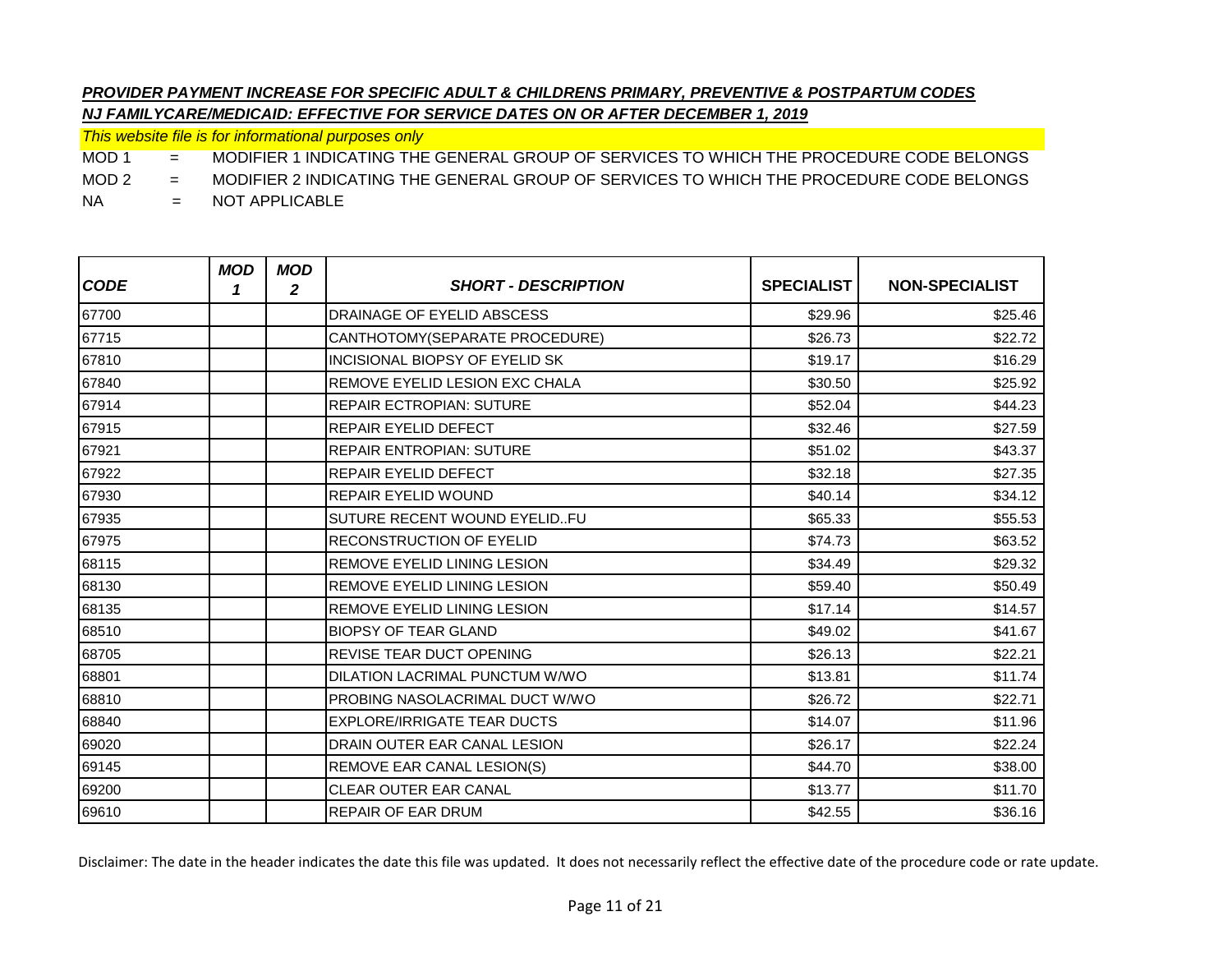*This website file is for informational purposes only*

MOD 1 = MODIFIER 1 INDICATING THE GENERAL GROUP OF SERVICES TO WHICH THE PROCEDURE CODE BELONGS

MOD 2 = MODIFIER 2 INDICATING THE GENERAL GROUP OF SERVICES TO WHICH THE PROCEDURE CODE BELONGS

NA = NOT APPLICABLE

| <b>CODE</b> | <b>MOD</b><br>1 | <b>MOD</b><br>$\mathbf{2}$ | <b>SHORT - DESCRIPTION</b>                | <b>SPECIALIST</b> | <b>NON-SPECIALIST</b> |
|-------------|-----------------|----------------------------|-------------------------------------------|-------------------|-----------------------|
| 77078       |                 |                            | COMPUTED TOMOGRAPHY, BONE MINE            | <b>NA</b>         | \$39.50               |
| 77078       | <b>TC</b>       |                            | COMPUTED TOMOGRAPHY, BONE MINE            | <b>NA</b>         | \$33.22               |
| 77078       | 26              |                            | COMPUTED TOMOGRAPHY, BONE MINE            | <b>NA</b>         | \$6.28                |
| 77080       |                 |                            | DUAL-ENERGY X-RAY ABSORPTIOMET            | <b>NA</b>         | \$21.33               |
| 77080       | <b>TC</b>       |                            | DUAL-ENERGY X-RAY ABSORPTIOMET            | <b>NA</b>         | \$16.32               |
| 77080       | 26              |                            | DUAL-ENERGY X-RAY ABSORPTIOMET            | <b>NA</b>         | \$5.01                |
| 77081       |                 |                            | DUAL-ENERGY X-RAY ABSORPTIOMET            | <b>NA</b>         | \$17.67               |
| 77081       | <b>TC</b>       |                            | DUAL-ENERGY X-RAY ABSORPTIOMET            | <b>NA</b>         | \$12.46               |
| 77081       | 26              |                            | DUAL-ENERGY X-RAY ABSORPTIOMET            | <b>NA</b>         | \$5.21                |
| 82705       |                 |                            | FATS/LIPIDS, FECES, SCREENING             | <b>NA</b>         | \$0.69                |
| 84578       |                 |                            | UROBILINOGEN (METABOLISM SUBST            | <b>NA</b>         | \$0.44                |
| 86000       |                 |                            | AGGLUTININS: FEBRILE EACH ANTI            | <b>NA</b>         | \$0.95                |
| 87190       |                 |                            | ANTIMICROBIAL STUDY, MYCOBACTE            | <b>NA</b>         | \$0.77                |
| 88106       | <b>TC</b>       |                            | <b>CYTOPATHOLOGY</b>                      | <b>NA</b>         | \$7.61                |
| 88108       | <b>TC</b>       |                            | CYTOPATHOLOGY, FLUIDS, WASHING            | <b>NA</b>         | \$6.89                |
| 88160       |                 |                            | <b>CYTOPATHOLOGY</b>                      | <b>NA</b>         | \$7.39                |
| 88160       | <b>TC</b>       |                            | <b>CYTOPATHOLOGY</b>                      | <b>NA</b>         | \$4.55                |
| 88173       | <b>TC</b>       |                            | FINE NEEDLE ASPIRATE: INTERP/             | <b>NA</b>         | \$9.15                |
| 88307       | <b>TC</b>       |                            | SURGICAL PATHOLOGY, COMPLETE              | <b>NA</b>         | \$24.85               |
| 88309       | <b>TC</b>       |                            | SURGICAL PATHOLOGY, COMPLETE              | <b>NA</b>         | \$35.24               |
| 88312       | <b>TC</b>       |                            | <b>SPECIAL STAINS</b>                     | <b>NA</b>         | \$8.02                |
| 88313       | <b>TC</b>       |                            | <b>SPECIAL STAINS</b>                     | <b>NA</b>         | \$8.02                |
| 88314       | <b>TC</b>       |                            | <b>GROSS &amp; MICROSCOPIC EXAM 3 SPE</b> | <b>NA</b>         | \$6.75                |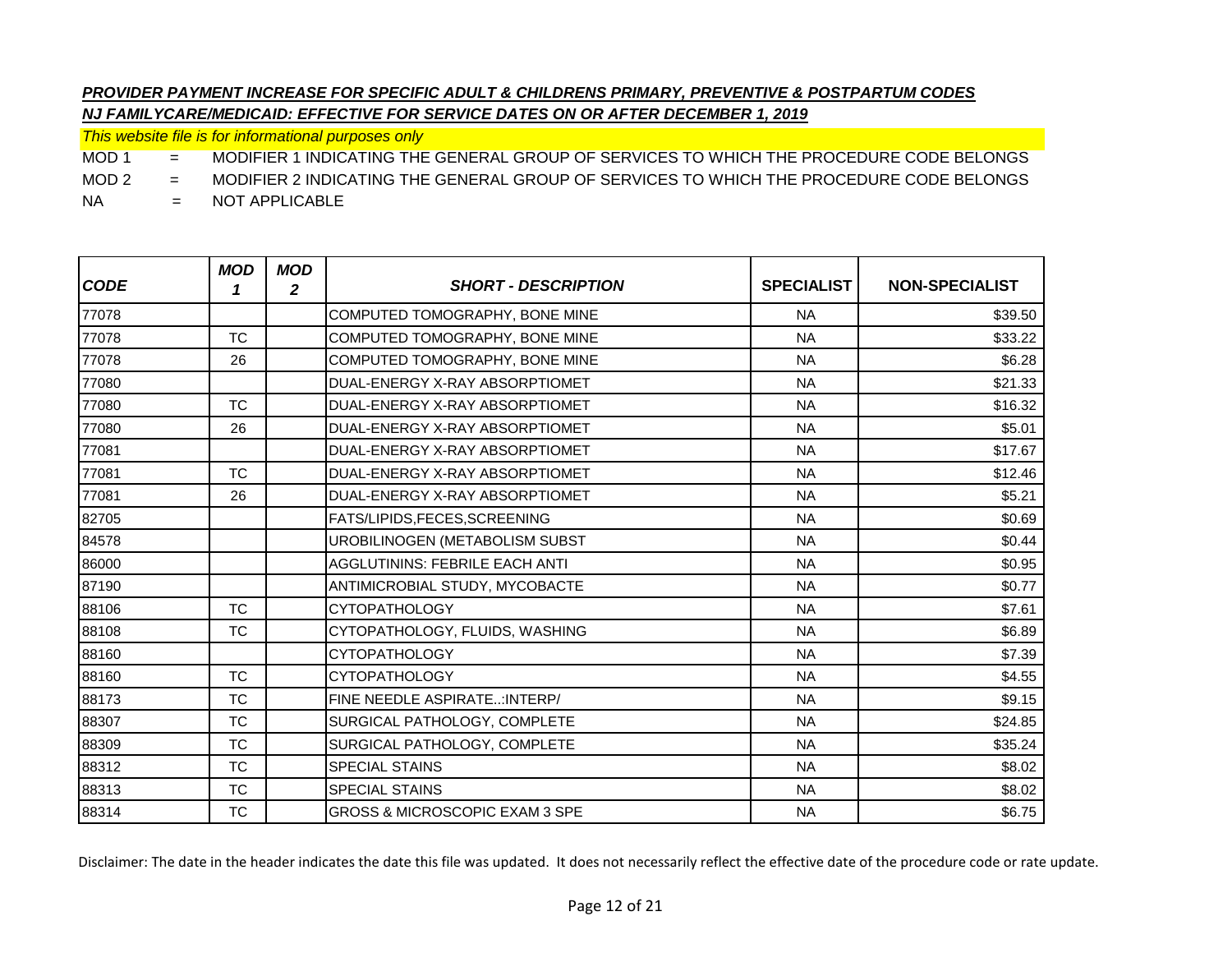*This website file is for informational purposes only*

MOD 1 = MODIFIER 1 INDICATING THE GENERAL GROUP OF SERVICES TO WHICH THE PROCEDURE CODE BELONGS

MOD 2 = MODIFIER 2 INDICATING THE GENERAL GROUP OF SERVICES TO WHICH THE PROCEDURE CODE BELONGS

NA = NOT APPLICABLE

| <b>CODE</b> | <b>MOD</b><br>1 | <b>MOD</b><br>2 | <b>SHORT - DESCRIPTION</b>                | <b>SPECIALIST</b> | <b>NON-SPECIALIST</b> |
|-------------|-----------------|-----------------|-------------------------------------------|-------------------|-----------------------|
| 88319       |                 |                 | DETERMINATIVE HISTOCHEMISTRY T            | <b>NA</b>         | \$9.93                |
| 88319       | <b>TC</b>       |                 | DETERMINATIVE HISTOCHEMISTRY T            | <b>NA</b>         | \$9.93                |
| 88342       |                 |                 | IMMUNOCYTOCHEMISTRY (INCLUDING            | <b>NA</b>         | \$11.92               |
| 88342       | <b>TC</b>       |                 | IMMUNOCYTOCHEMISTRY (INCLUDING            | <b>NA</b>         | \$6.08                |
| 91030       | <b>TC</b>       |                 | <b>ACID PERFUSION FOR ESOPHAGITIS</b>     | <b>NA</b>         | \$10.23               |
| 91132       |                 |                 | ELECTROGASTROGRAPHY DIAG TRANS            | \$16.85           | \$14.32               |
| 91133       |                 |                 | ELECTROGASTROGRAPHY DX TRANS W            | \$19.50           | \$16.57               |
| 92240       | <b>TC</b>       |                 | INDOCYANINE-GREEN ANGIOGRAPHY             | <b>NA</b>         | \$21.67               |
| 92250       | <b>TC</b>       |                 | OPHTHALMOSCOPY W/FUNDUS PHOTO             | <b>NA</b>         | \$6.20                |
| 92507       |                 |                 | TREATMENT OF SPEECH, LANGUAGE,            | \$8.51            | \$7.24                |
| 92562       |                 |                 | LOUDNESS BALANCE TEST                     | \$5.28            | \$4.49                |
| 92563       |                 |                 | TONE DECAY HEARING TEST                   | \$3.50            | \$2.98                |
| 92583       |                 |                 | SELECT PICTURE AUDIOMETRY                 | \$5.72            | \$4.87                |
| 93623       | 26              |                 | <b>PROGRAM STIM&amp;PACING W IV INFUS</b> | \$17.63           | \$14.99               |
| 93926       | <b>TC</b>       |                 | DUPLEX SCAN7/U OR LIMITED S               | <b>NA</b>         | \$14.66               |
| 95060       |                 |                 | OPHTHALMIC MUCOUS MEMBRANE TES            | \$4.03            | \$3.43                |
| 95065       |                 |                 | <b>NASAL MUCOUS MEMBRANE TEST</b>         | \$2.86            | \$2.43                |
| 95805       | <b>TC</b>       |                 | <b>SLEEP LATENCY TESTING</b>              | <b>NA</b>         | \$41.97               |
| 95812       | <b>TC</b>       |                 | EEF EXTENDED MONITORING UP TO             | <b>NA</b>         | \$40.96               |
| 95813       | <b>TC</b>       |                 | EEG EXTENDED MONITORING >1 HOU            | <b>NA</b>         | \$46.31               |
| 95816       |                 |                 | MEASUREMENT AND RECORDING OF B            | \$40.77           | \$34.65               |
| 95816       | <b>TC</b>       |                 | EEG, INCL RECOR AWAKE&D, SAME FA          | <b>NA</b>         | \$34.56               |
| 95819       |                 |                 | MEASUREMENT AND RECORDING OF B            | \$46.94           | \$39.89               |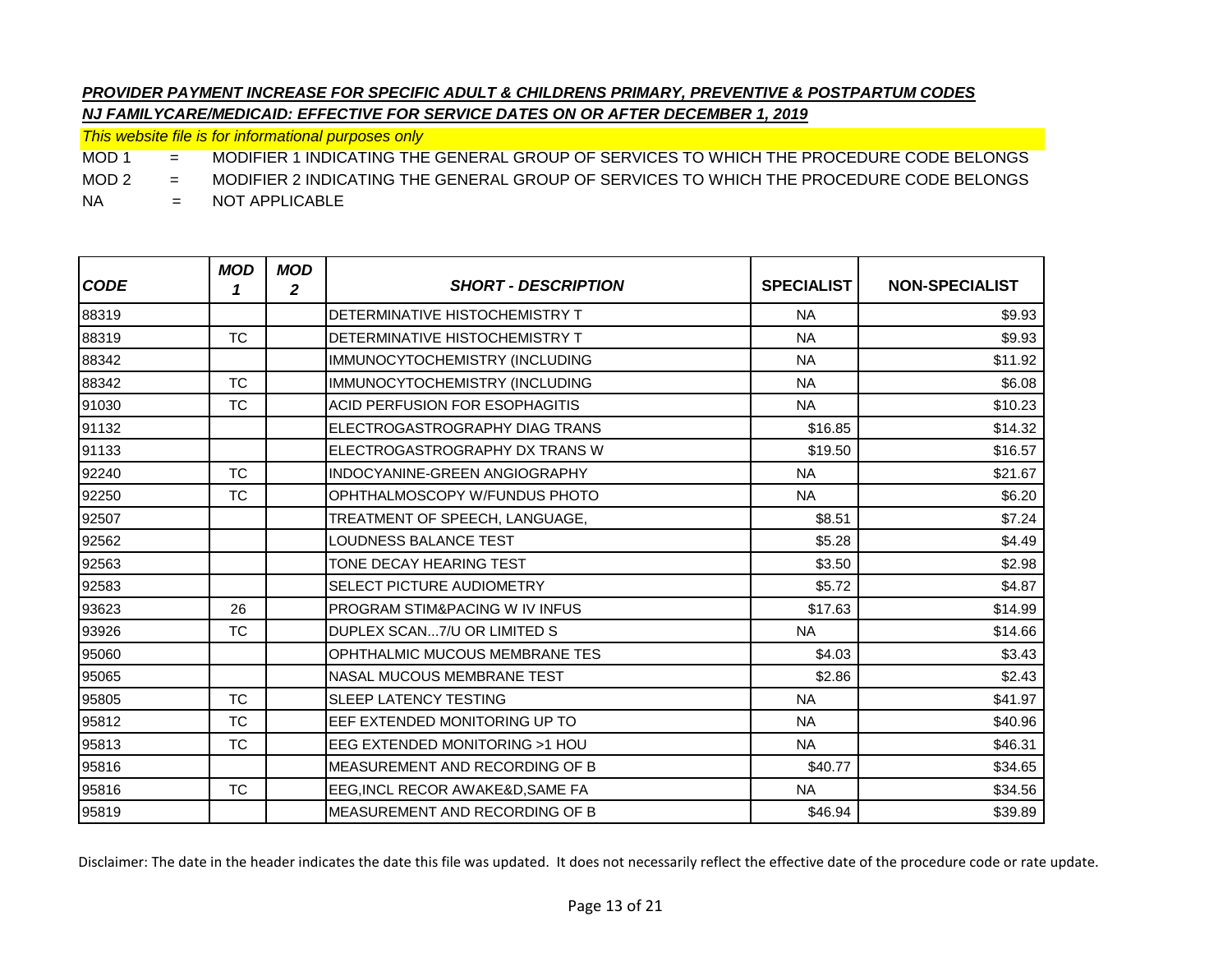*This website file is for informational purposes only*

MOD 1 = MODIFIER 1 INDICATING THE GENERAL GROUP OF SERVICES TO WHICH THE PROCEDURE CODE BELONGS

MOD 2 = MODIFIER 2 INDICATING THE GENERAL GROUP OF SERVICES TO WHICH THE PROCEDURE CODE BELONGS

NA = NOT APPLICABLE

| <b>CODE</b> | <b>MOD</b><br>1 | <b>MOD</b><br>2 | <b>SHORT - DESCRIPTION</b>             | <b>SPECIALIST</b> | <b>NON-SPECIALIST</b> |
|-------------|-----------------|-----------------|----------------------------------------|-------------------|-----------------------|
| 95819       | <b>TC</b>       |                 | <b>EEG-STD/PORT: SAME FACILITY</b>     | <b>NA</b>         | \$40.69               |
| 95822       |                 |                 | MEASUREMENT AND RECORDING OF B         | \$42.34           | \$35.99               |
| 95822       | <b>TC</b>       |                 | <b>EEG: SLEEP ONLY</b>                 | <b>NA</b>         | \$36.09               |
| 95827       |                 |                 | MEASUREMENT AND RECORDING OF B         | \$88.69           | \$75.38               |
| 95827       | <b>TC</b>       |                 | EEG: ALL NIGHT SLEEP RECORDING         | <b>NA</b>         | \$82.55               |
| 95829       |                 |                 | ELECTROCORTICOGRAM AT SURGERY(         | \$215.93          | \$183.54              |
| 95860       | <b>TC</b>       |                 | ELECTROMYOGRAPH:1 EXTREMITY&PA         | <b>NA</b>         | \$8.02                |
| 95867       | <b>TC</b>       |                 | MYOGRAPHY: CRANIAL NERVE: UNIL         | <b>NA</b>         | \$6.45                |
| 95875       | 26              |                 | ISCHEMIC LIMB EXERCISE, EMG,           | \$7.75            | \$6.59                |
| 95923       |                 |                 | <b>TESTING AUTO NERV SYST FUNCTIO</b>  | \$21.46           | \$18.24               |
| 95923       | <b>TC</b>       |                 | TESTING AUTO NERV SYST FUNCTIO         | <b>NA</b>         | \$16.55               |
| 95930       | <b>TC</b>       |                 | VISUAL EVOKED POTENTIAL TESTIN         | \$12.62           | \$13.00               |
| 95951       |                 |                 | MONITORING FOR LOCALIZATION OF         | \$214.63          | \$182.44              |
| 95951       | <b>TC</b>       |                 | MONITORING FOR LOCALIZATION OF         | <b>NA</b>         | \$180.10              |
| 95954       | <b>TC</b>       |                 | PHARM/PHYSICAL ACTIVATION DURI         | \$37.93           | \$30.00               |
| 95956       |                 |                 | <b>EACH 24 HOUR EEG MONITORING</b>     | \$188.24          | \$160.01              |
| 95956       | <b>TC</b>       |                 | <b>EACH 24 HOUR EEG MONITORING</b>     | <b>NA</b>         | \$167.69              |
| 96372       |                 |                 | <b>INJECTION BENEATH THE SKIN OR</b>   | \$8.72            | \$7.41                |
| 96425       |                 |                 | <b>PROLONGED CHEMOTHERAPY INFUSIO</b>  | \$20.90           | \$17.77               |
| 97802       |                 |                 | MEDICAL NUTRITION THERAPY, ASS         | \$26.92           | \$22.88               |
| 97803       |                 |                 | <b>IMEDICAL NUTRITION THERAPY RE-A</b> | \$21.70           | \$18.45               |
| 99201       |                 |                 | NEW PATIENT OFFICE OR OTHER OU         | \$24.78           | \$21.06               |
| 99201       | <b>SA</b>       |                 | E/M OFFICE/OP NEW PATIENT              | <b>NA</b>         | \$20.01               |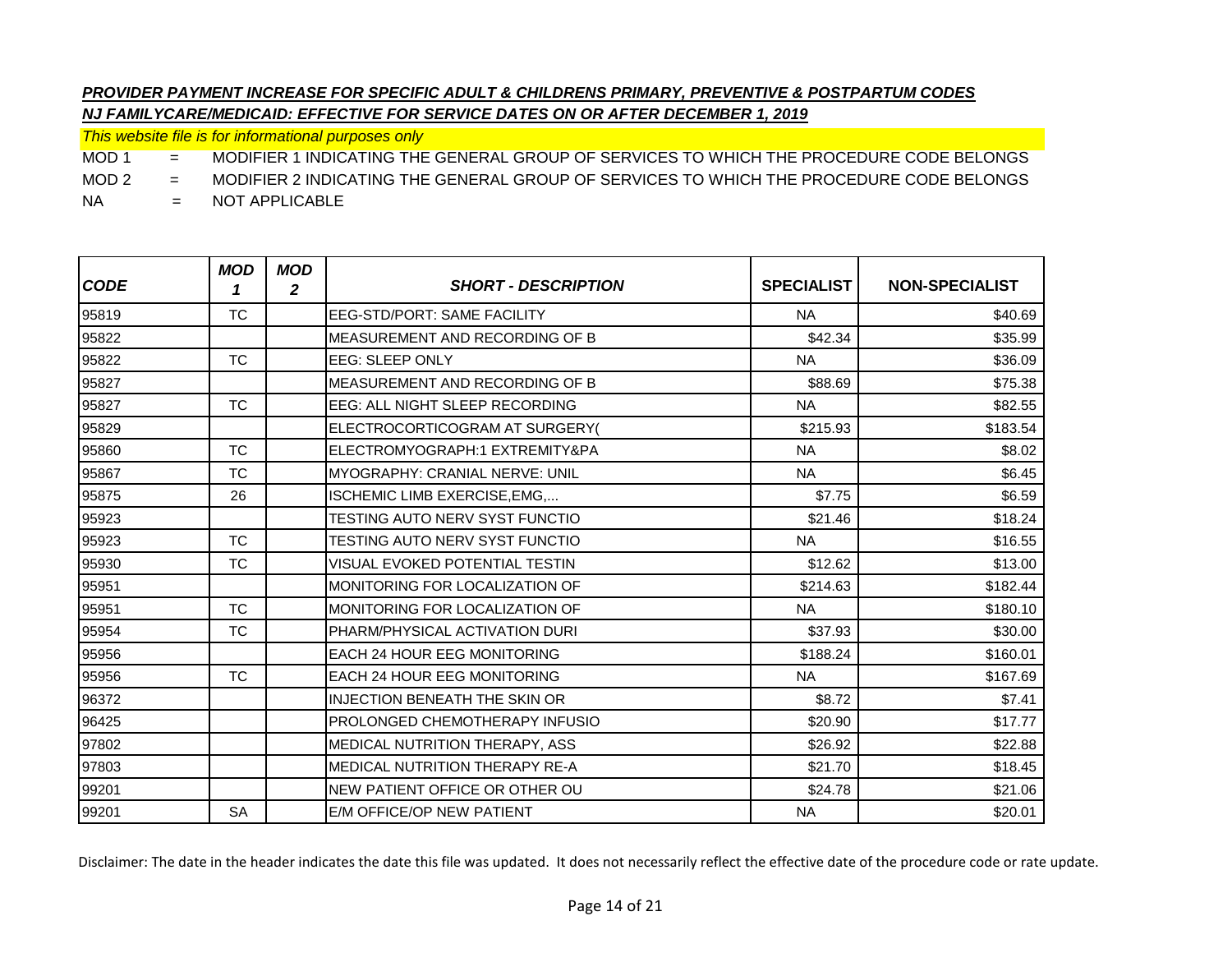*This website file is for informational purposes only*

MOD 1 = MODIFIER 1 INDICATING THE GENERAL GROUP OF SERVICES TO WHICH THE PROCEDURE CODE BELONGS

MOD 2 = MODIFIER 2 INDICATING THE GENERAL GROUP OF SERVICES TO WHICH THE PROCEDURE CODE BELONGS

NA = NOT APPLICABLE

| <b>CODE</b> | <b>MOD</b><br>1 | <b>MOD</b><br>$\mathbf{2}$ | <b>SHORT - DESCRIPTION</b>     | <b>SPECIALIST</b> | <b>NON-SPECIALIST</b> |
|-------------|-----------------|----------------------------|--------------------------------|-------------------|-----------------------|
| 99201       | <b>SB</b>       |                            | E/M OFFICE/OP NEW PATIENT BY C | <b>NA</b>         | \$17.34               |
| 99201       | UC              |                            | E/M OFFICE/OP NEW PATIENT      | \$27.00           | \$27.00               |
| 99202       |                 |                            | NEW PATIENT OFFICE OR OTHER OU | \$41.08           | \$34.92               |
| 99202       | FP.             | <b>SB</b>                  | E/M INITIAL VS BY CNM IN FP CL | <b>NA</b>         | \$35.70               |
| 99202       | <b>SA</b>       |                            | E/M OFFICE/OP NEW PATIENT      | <b>NA</b>         | \$33.17               |
| 99202       | <b>SB</b>       |                            | E/M OFFICE/OP NEW PATIENT BY C | <b>NA</b>         | \$28.76               |
| 99202       | <b>SB</b>       | 52                         | E/M INITIAL VS BY CNM IN FP CL | <b>NA</b>         | \$35.70               |
| 99202       | UC              |                            | E/M OFFICE/OP NEW PATIENT      | \$42.00           | \$42.00               |
| 99203       |                 |                            | NEW PATIENT OFFICE OR OTHER OU | \$58.02           | \$49.31               |
| 99203       | FP.             | <b>SB</b>                  | E/M INITIAL FP VISIT BY CNM IN | <b>NA</b>         | \$58.59               |
| 99203       | <b>SA</b>       |                            | E/M OFFICE/OP NEW PATIENTMIN   | <b>NA</b>         | \$46.85               |
| 99203       | <b>SA</b>       | <b>UD</b>                  | E/M OFFICE/OP NEW PATIENT.CNP/ | <b>NA</b>         | \$46.85               |
| 99203       | <b>SB</b>       |                            | E/M OFFICE/OP NEW PATIENT BY C | <b>NA</b>         | \$40.61               |
| 99203       | <b>SB</b>       | 52                         | E/M INITIAL FP VISIT BY CNM IN | <b>NA</b>         | \$44.11               |
| 99203       | UC              |                            | E/M OFFICE/OP NEW PATIENTMIN   | \$58.02           | \$49.31               |
| 99203       | <b>UD</b>       |                            | E/M OFFICE/OP NEW PATIENTMIN   | \$58.02           | \$49.31               |
| 99204       |                 |                            | NEW PATIENT OFFICE OR OTHER OU | \$87.59           | \$74.45               |
| 99204       | FP.             |                            | E/M OFFICE/OP NEW VISIT FP CL  | \$87.59           | \$74.45               |
| 99204       | FP.             | <b>SB</b>                  | E/M OFFICE/OP NEW VISIT IN FL  | <b>NA</b>         | \$61.31               |
| 99204       | <b>SA</b>       |                            | E/M OFFICE/OP NEW PATIENT      | <b>NA</b>         | \$70.73               |
| 99204       | <b>SB</b>       |                            | E/M OFFICE/OP NEW PATIENT BY C | <b>NA</b>         | \$61.31               |
| 99204       | UC              |                            | E/M OFFICE/OP NEW PATIENT      | \$87.59           | \$74.45               |
| 99205       |                 |                            | NEW PATIENT OFFICE OR OTHER OU | \$109.89          | \$93.40               |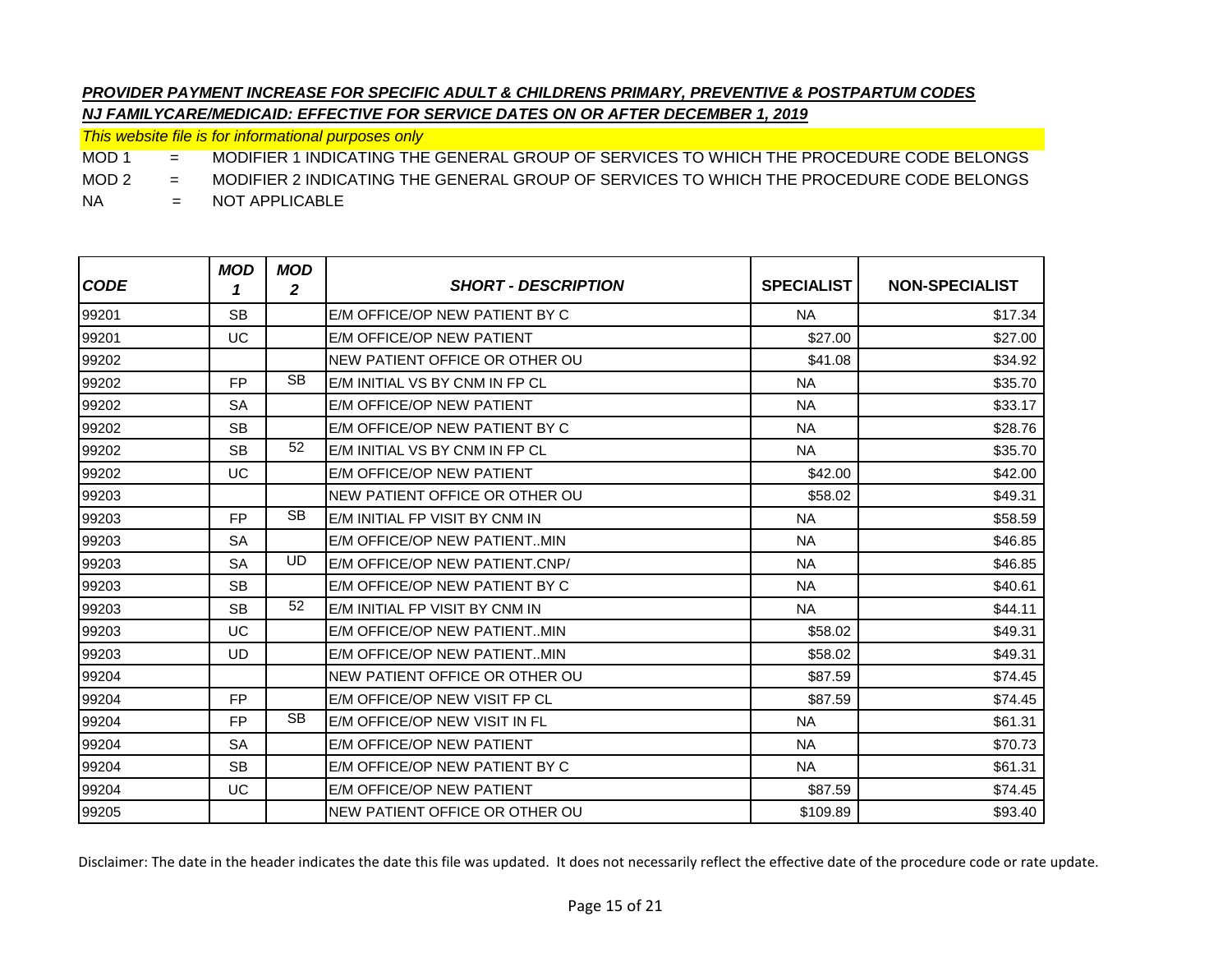*This website file is for informational purposes only*

MOD 1 = MODIFIER 1 INDICATING THE GENERAL GROUP OF SERVICES TO WHICH THE PROCEDURE CODE BELONGS

MOD 2 = MODIFIER 2 INDICATING THE GENERAL GROUP OF SERVICES TO WHICH THE PROCEDURE CODE BELONGS

NA = NOT APPLICABLE

| <b>CODE</b> | <b>MOD</b><br>1 | MOD<br>$\mathbf{2}$ | <b>SHORT - DESCRIPTION</b>     | <b>SPECIALIST</b> | <b>NON-SPECIALIST</b> |
|-------------|-----------------|---------------------|--------------------------------|-------------------|-----------------------|
| 99205       | <b>FP</b>       |                     | E/M OFFICE/OP NEW IN FL CL     | <b>NA</b>         | \$109.89              |
| 99205       | <b>FP</b>       | <b>SB</b>           | F/M OFFICE/OP NEW IN FL CL CNM | <b>NA</b>         | \$77.21               |
| 99205       | <b>FP</b>       | 52                  | E/M INITIAL FP VISIT IN FP CLI | \$109.89          | \$109.89              |
| 99205       | <b>SB</b>       | 52                  | E/M INITIAL FP VS IN FP CL CNM | <b>NA</b>         | \$77.21               |
| 99205       | UC              |                     | E/M OFFICE OP NEW PATIENTMIN   | \$109.89          | \$109.89              |
| 99212       |                 |                     | ESTABLISHED PATIENT OFFICE OR  | \$24.41           | \$20.22               |
| 99212       | <b>FP</b>       | <b>SB</b>           | E/M FOLLOW UP VS BY CNM IN FP  | <b>NA</b>         | \$29.33               |
| 99212       | <b>SA</b>       |                     | E/M OFFICE/OP - ESTABLISHED PA | <b>NA</b>         | \$19.21               |
| 99212       | <b>SB</b>       |                     | E/M ESTABLISHED PT. VS BY CNM  | <b>NA</b>         | \$17.09               |
| 99212       | <b>SB</b>       | 52                  | E/M FOLLOW UP VS BY CNM IN FP  | <b>NA</b>         | \$17.09               |
| 99212       | UC              |                     | E/M OFFICE/OP - ESTABLISHED PA | \$49.06           | \$49.06               |
| 99213       |                 |                     | ESTABLISHED PATIENT OFFICE OR  | \$39.85           | \$33.87               |
| 99213       | <b>FP</b>       | <b>SB</b>           | E/M F/U VISIT-FP CLINIC BY CNM | <b>NA</b>         | \$27.89               |
| 99213       | <b>SA</b>       |                     | E/M OFFICE/OP ESTAB PATIENT    | <b>NA</b>         | \$32.18               |
| 99213       | <b>SA</b>       | UD                  | E/M OFFICE/OP ESTAB PATIENT CN | <b>NA</b>         | \$32.18               |
| 99213       | <b>SB</b>       |                     | E/M ESTABLISHES PT VISIT BY CN | <b>NA</b>         | \$27.89               |
| 99213       | <b>SB</b>       | 52                  | E/M F/U VISIT-FP CLINIC BY CNM | <b>NA</b>         | \$27.89               |
| 99213       | UC              |                     | E/M OFFICE/OP ESTAB PATIENT    | \$81.60           | \$81.60               |
| 99213       | UD.             |                     | E/M OFFICE/OP ESTAB PATIENT    | \$39.85           | \$33.87               |
| 99214       |                 |                     | ESTABLISHED PATIENT OFFICE OR  | \$58.21           | \$49.48               |
| 99214       | FP.             |                     | E/M FOLLOW UP VISIT - FAMILY P | \$58.21           | \$49.48               |
| 99214       | <b>FP</b>       | <b>SB</b>           | E/M FP VISIT BY CNM - FP CLINI | <b>NA</b>         | \$40.75               |
| 99214       | FP.             | 52                  | E/M FOLLOW UP VISIT - FAMILY P | \$58.21           | \$49.48               |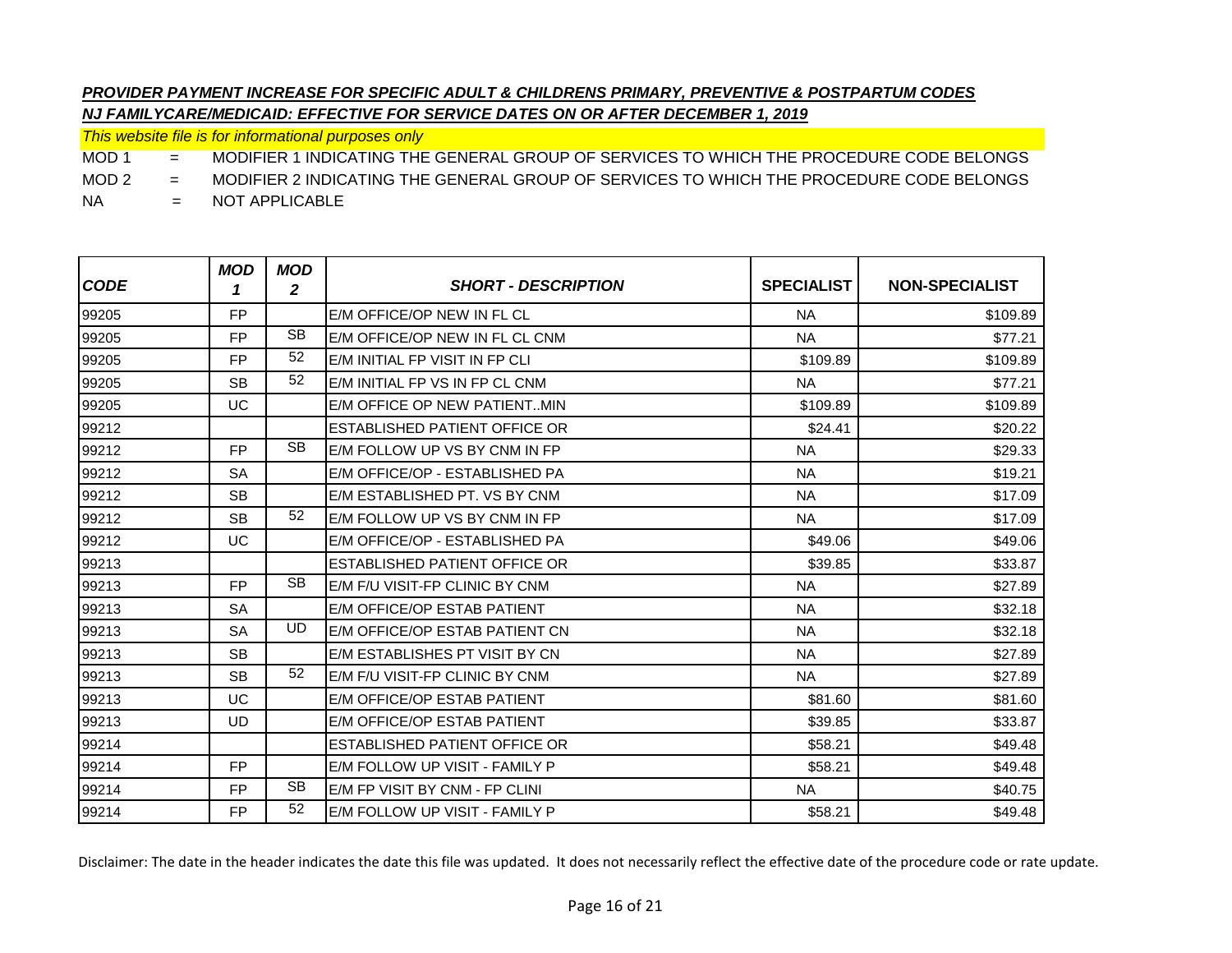*This website file is for informational purposes only*

MOD 1 = MODIFIER 1 INDICATING THE GENERAL GROUP OF SERVICES TO WHICH THE PROCEDURE CODE BELONGS

MOD 2 = MODIFIER 2 INDICATING THE GENERAL GROUP OF SERVICES TO WHICH THE PROCEDURE CODE BELONGS

NA = NOT APPLICABLE

| <b>CODE</b> | <b>MOD</b><br>1 | <b>MOD</b><br>2 | <b>SHORT - DESCRIPTION</b>            | <b>SPECIALIST</b> | <b>NON-SPECIALIST</b> |
|-------------|-----------------|-----------------|---------------------------------------|-------------------|-----------------------|
| 99214       | <b>SA</b>       |                 | E/M OFFICE/OP ESTABLISHED PATI        | <b>NA</b>         | \$47.00               |
| 99214       | <b>SB</b>       |                 | E/M FOLLOW UP VISIT EST PT BY         | <b>NA</b>         | \$40.75               |
| 99214       | <b>SB</b>       | 52              | E/M FP VISIT BY CNM - FP CLINI        | <b>NA</b>         | \$40.75               |
| 99214       | UC              |                 | E/M OFFICE/OP ESTABLISHED PATI        | \$119.85          | \$119.85              |
| 99215       |                 |                 | <b>ESTABLISHED PATIENT OFFICE OR</b>  | \$77.76           | \$66.10               |
| 99215       | FP.             |                 | E/M FP VISIT-ESTAB PT IN FP CL        | \$77.76           | \$77.76               |
| 99215       | FP.             | <b>SB</b>       | E/M FP VISIT BY CNM IN FP CLIN        | <b>NA</b>         | \$54.43               |
| 99215       | FP.             | 52              | E/M FU VISIT IN FP CLINIC             | \$77.76           | \$77.76               |
| 99215       | <b>SA</b>       |                 | E/M OFFICE/OP ESTAB PT VISIT B        | <b>NA</b>         | \$62.79               |
| 99215       | <b>SB</b>       |                 | E/M VISIT-ESTABLISHED PT-BY CN        | <b>NA</b>         | \$54.43               |
| 99215       | <b>SB</b>       | 52              | E/M FP VISIT BY CNM IN FP CLIN        | <b>NA</b>         | \$54.43               |
| 99215       | UC              |                 | E/M OFFICE/OP ESTAB PT VISIT          | \$161.06          | \$161.06              |
| 99217       |                 |                 | <b>HOSPITAL OBSERVATION CARE ON D</b> | \$38.64           | \$32.84               |
| 99221       |                 |                 | INITIAL HOSPITAL INPATIENT CAR        | \$53.17           | \$45.19               |
| 99221       | <b>SA</b>       |                 | E/M INITIAL HOSPITAL CARE             | <b>NA</b>         | \$42.93               |
| 99221       | <b>SB</b>       |                 | E/M INITIAL HOSPITAL CARE BY C        | <b>NA</b>         | \$37.22               |
| 99222       |                 |                 | INITIAL HOSPITAL INPATIENT CAR        | \$71.88           | \$61.10               |
| 99223       |                 |                 | INITIAL HOSPITAL INPATIENT CAR        | \$106.24          | \$90.30               |
| 99232       |                 |                 | <b>SUBSEQUENT HOSPITAL INPATIENT</b>  | \$38.20           | \$32.47               |
| 99232       | <b>SA</b>       |                 | E/M SUBSEQUENT HOSPITAL CARE          | <b>NA</b>         | \$30.85               |
| 99232       | <b>SB</b>       |                 | E/M SUBSEQUENT HOSPITAL CARE C        | <b>NA</b>         | \$26.74               |
| 99233       |                 |                 | SUBSEQUENT HOSPITAL INPATIENT         | \$54.59           | \$46.40               |
| 99234       |                 |                 | <b>HOSPITAL OBSERVATION OR INPATI</b> | \$69.80           | \$59.33               |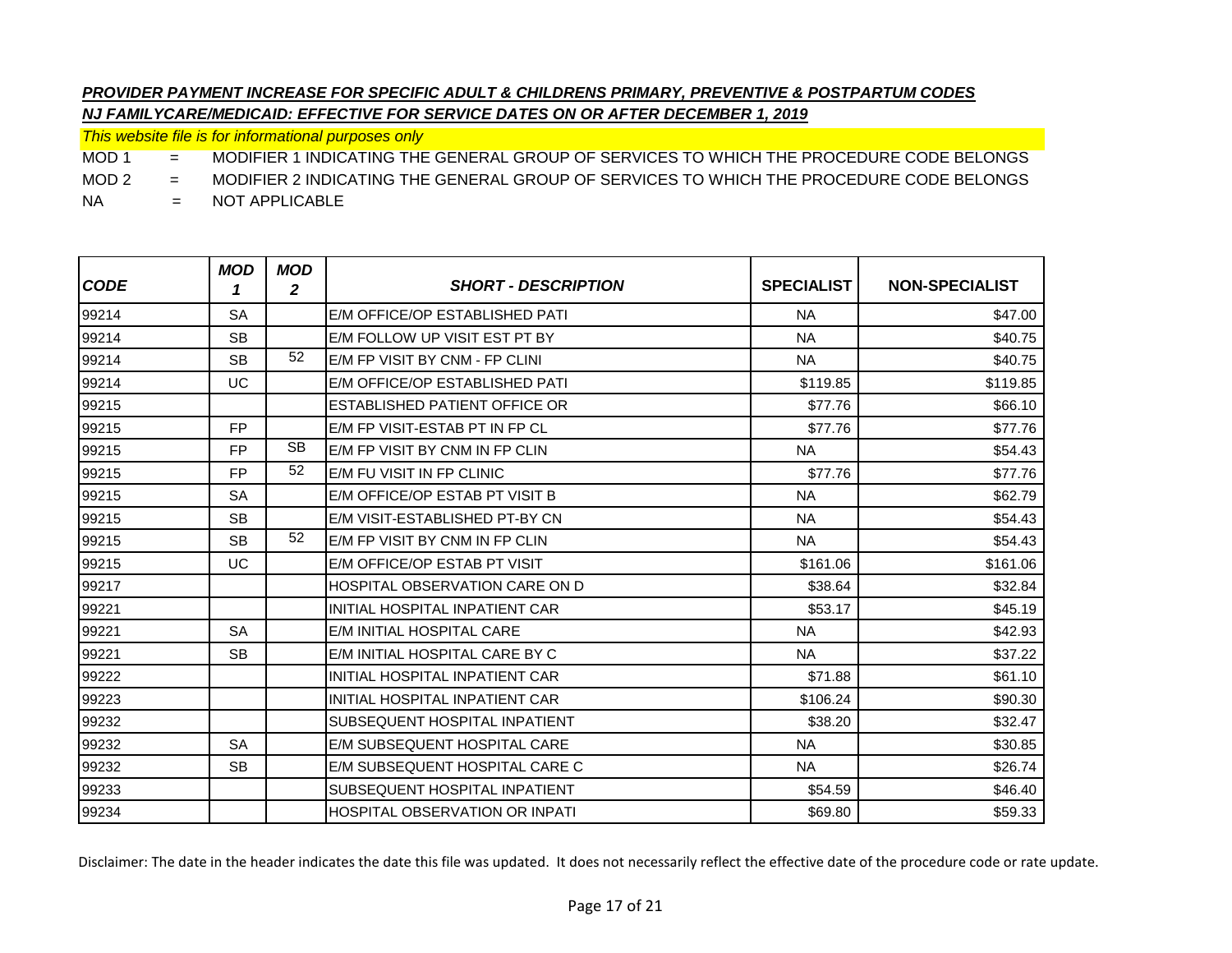*This website file is for informational purposes only*

MOD 1 = MODIFIER 1 INDICATING THE GENERAL GROUP OF SERVICES TO WHICH THE PROCEDURE CODE BELONGS

MOD 2 = MODIFIER 2 INDICATING THE GENERAL GROUP OF SERVICES TO WHICH THE PROCEDURE CODE BELONGS

NA = NOT APPLICABLE

| <b>CODE</b> | <b>MOD</b><br>1 | <b>MOD</b><br>2 | <b>SHORT - DESCRIPTION</b>            | <b>SPECIALIST</b> | <b>NON-SPECIALIST</b> |
|-------------|-----------------|-----------------|---------------------------------------|-------------------|-----------------------|
| 99235       |                 |                 | <b>HOSPITAL OBSERVATION OR INPATI</b> | \$88.90           | \$75.56               |
| 99236       |                 |                 | <b>HOSPITAL OBSERVATION OR INPATI</b> | \$114.23          | \$97.10               |
| 99238       |                 |                 | <b>HOSPITAL DISCHARGE DAY MANAGEM</b> | \$38.64           | \$32.84               |
| 99238       | <b>SA</b>       |                 | HOSP DISCH DAY MNGMNT BY CNP/C        | <b>NA</b>         | \$31.20               |
| 99238       | <b>SB</b>       |                 | HOSPITAL DISCHARGE DAY MNGMNT         | <b>NA</b>         | \$27.05               |
| 99239       |                 |                 | HOSPITAL DISCHARGE DAY MANAGEM        | \$56.64           | \$48.14               |
| 99283       |                 |                 | <b>EMERGENCY DEPARTMENT VISIT, MO</b> | \$32.23           | \$27.40               |
| 99283       | <b>SA</b>       |                 | E.M EMERG DEPT. VISIT NEW/EST         | <b>NA</b>         | \$26.03               |
| 99284       |                 |                 | EMERGENCY DEPARTMENT VISIT, PR        | \$61.11           | \$51.94               |
| 99284       | <b>SA</b>       |                 | E.M EMERG.DEPT. VISIT NEW/EST         | <b>NA</b>         | \$49.35               |
| 99285       |                 |                 | <b>EMERGENCY DEPARTMENT VISIT, PR</b> | \$89.92           | \$76.43               |
| 99291       |                 |                 | <b>CRITICAL CARE DELIVERY CRITICA</b> | \$147.13          | \$125.06              |
| 99292       |                 |                 | CRITICAL CAREEACH ADDITIONAL          | \$64.55           | \$54.87               |
| 99304       |                 |                 | <b>INITIAL NURSING FACILITY VISIT</b> | \$45.67           | \$38.82               |
| 99304       | <b>SA</b>       |                 | INITIAL NURSING FACILITY CARE.        | <b>NA</b>         | \$36.88               |
| 99305       |                 |                 | <b>INITIAL NURSING FACILITY VISIT</b> | \$66.07           | \$56.16               |
| 99305       | <b>SA</b>       |                 | INITIAL NURSING FACILITY CARE         | <b>NA</b>         | \$53.35               |
| 99306       |                 |                 | INITIAL NURSING FACILITY VISIT        | \$84.57           | \$71.88               |
| 99306       | <b>SA</b>       |                 | INITIAL NURSING FACILITY CARE.        | <b>NA</b>         | \$68.29               |
| 99307       |                 |                 | SUBSEQUENT NURSING FACILITY VI        | \$22.39           | \$19.03               |
| 99307       | <b>SA</b>       |                 | SUBSEQUENT NURSING FAC CARE PE        | <b>NA</b>         | \$18.08               |
| 99308       |                 |                 | SUBSEQUENT NURSING FACILITY VI        | \$35.08           | \$29.81               |
| 99308       | <b>SA</b>       |                 | SUBSEQUENT NURSING FAC CARE, PE       | <b>NA</b>         | \$28.32               |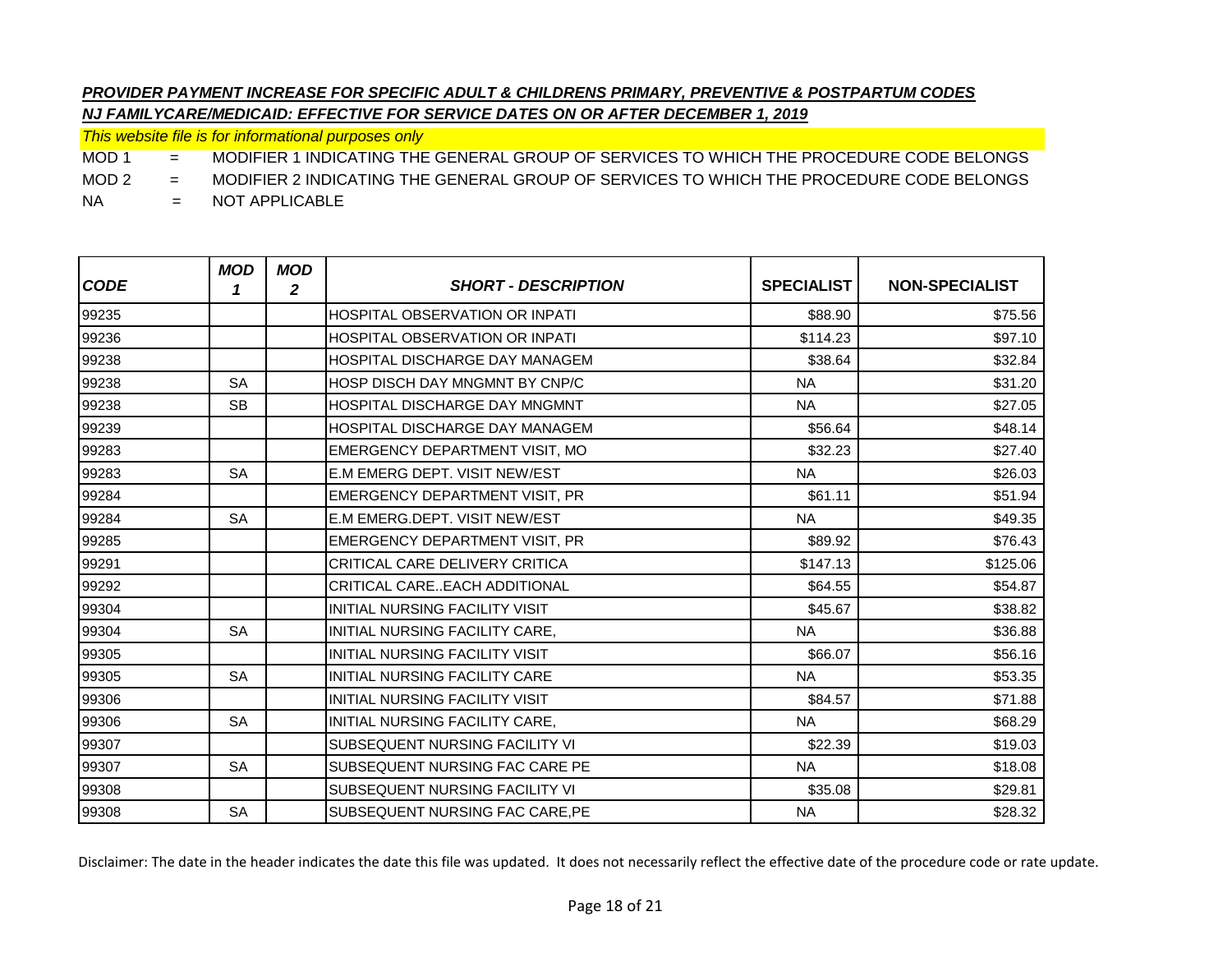*This website file is for informational purposes only*

MOD 1 = MODIFIER 1 INDICATING THE GENERAL GROUP OF SERVICES TO WHICH THE PROCEDURE CODE BELONGS

MOD 2 = MODIFIER 2 INDICATING THE GENERAL GROUP OF SERVICES TO WHICH THE PROCEDURE CODE BELONGS

NA = NOT APPLICABLE

| <b>CODE</b> | <b>MOD</b><br>1 | <b>MOD</b><br>$\mathbf{2}$ | <b>SHORT - DESCRIPTION</b>            | <b>SPECIALIST</b> | <b>NON-SPECIALIST</b> |
|-------------|-----------------|----------------------------|---------------------------------------|-------------------|-----------------------|
| 99309       |                 |                            | SUBSEQUENT NURSING FACILITY VI        | \$46.62           | \$39.63               |
| 99309       | <b>SA</b>       |                            | SUBSEQUENT NURSING FAC CARE, PE       | <b>NA</b>         | \$37.65               |
| 99310       |                 |                            | <b>SUBSEQUENT NURSING FACILITY VI</b> | \$68.95           | \$58.60               |
| 99310       | <b>SA</b>       |                            | SUBSEQUENT NURSING FAC CARE.PE        | <b>NA</b>         | \$55.67               |
| 99315       |                 |                            | NURSING FACILITY DISCHARGE DAY        | \$38.83           | \$33.01               |
| 99315       | <b>SA</b>       |                            | NF DISCHARGE DAY MNGMT 30 MIN         | <b>NA</b>         | \$31.36               |
| 99316       |                 |                            | NURSING FACILITY DISCHARGE MAN        | \$55.80           | \$47.43               |
| 99316       | <b>SA</b>       |                            | NF DISCHARGE DAY MNGMT > 30 MI        | <b>NA</b>         | \$45.06               |
| 99318       |                 |                            | NURSING FACILITY ANNUAL ASSESS        | \$48.66           | \$41.36               |
| 99318       | <b>SA</b>       |                            | EVALUATION & MANAGEMENT NURS F        | <b>NA</b>         | \$39.29               |
| 99324       | <b>SA</b>       |                            | DOMICILIARY/REST HOME VISIT N         | <b>NA</b>         | \$22.66               |
| 99325       |                 |                            | NEW PATIENT ASSISTED LIVING VI        | \$40.56           | \$34.47               |
| 99325       | <b>SA</b>       |                            | DOMICILIARY/REST HOME VS NEW P        | <b>NA</b>         | \$32.75               |
| 99326       |                 |                            | <b>NEW PATIENT ASSISTED LIVING VI</b> | \$70.36           | \$59.81               |
| 99326       | <b>SA</b>       |                            | DOMICILIARY/REST HOME VS NEW P        | <b>NA</b>         | \$56.82               |
| 99327       |                 |                            | <b>NEW PATIENT ASSISTED LIVING VI</b> | \$94.53           | \$80.35               |
| 99327       | <b>SA</b>       |                            | DOMICILIARY/REST HOME VISIT NE        | <b>NA</b>         | \$76.33               |
| 99328       |                 |                            | NEW PATIENT ASSISTED LIVING VI        | \$111.21          | \$94.53               |
| 99328       | <b>SA</b>       |                            | DOMICILIARY/REST HOME VS NEW P        | <b>NA</b>         | \$89.80               |
| 99334       |                 |                            | ESTABLISHED PATIENT ASSISTED L        | \$30.65           | \$26.05               |
| 99334       | <b>SA</b>       |                            | DOMICILIARY/REST HOME VS ESTAB        | <b>NA</b>         | \$24.75               |
| 99335       |                 |                            | ESTABLISHED PATIENT ASSISTED L        | \$48.26           | \$41.02               |
| 99335       | <b>SA</b>       |                            | DOMICILIARY/REST HOME VS ESTAB        | <b>NA</b>         | \$38.97               |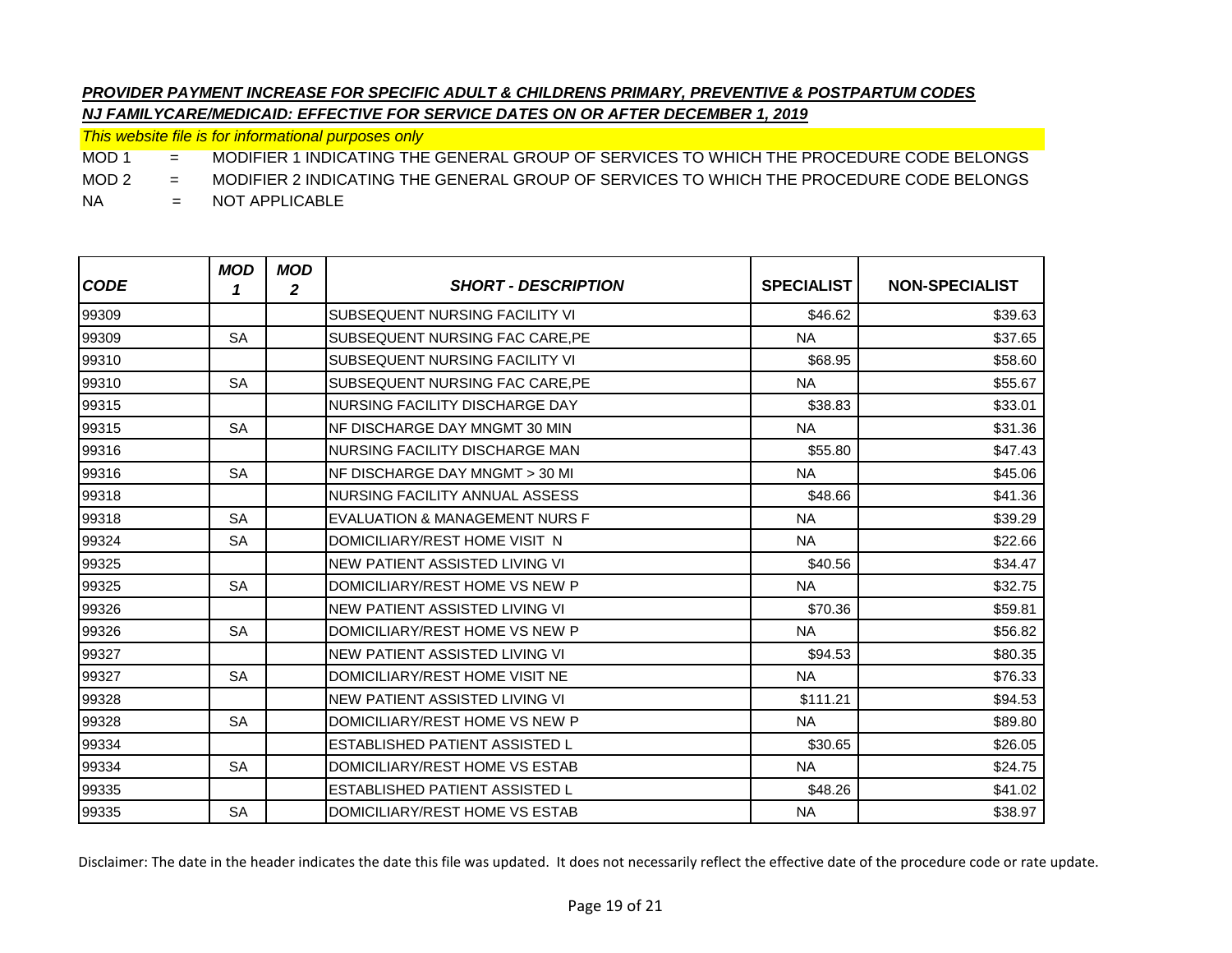*This website file is for informational purposes only*

MOD 1 = MODIFIER 1 INDICATING THE GENERAL GROUP OF SERVICES TO WHICH THE PROCEDURE CODE BELONGS

MOD 2 = MODIFIER 2 INDICATING THE GENERAL GROUP OF SERVICES TO WHICH THE PROCEDURE CODE BELONGS

NA = NOT APPLICABLE

| <b>CODE</b> | <b>MOD</b><br>1 | <b>MOD</b><br>2 | <b>SHORT - DESCRIPTION</b>            | <b>SPECIALIST</b> | <b>NON-SPECIALIST</b> |
|-------------|-----------------|-----------------|---------------------------------------|-------------------|-----------------------|
| 99336       |                 |                 | <b>ESTABLISHED PATIENT ASSISTED L</b> | \$68.73           | \$58.42               |
| 99336       | <b>SA</b>       |                 | DOMICILIARY/REST HOME VS ESTAB        | <b>NA</b>         | \$55.50               |
| 99337       |                 |                 | ESTABLISHED PATIENT ASSISTED L        | \$98.33           | \$83.58               |
| 99337       | <b>SA</b>       |                 | DOMICILIARY/REST HOME VS ESTAB        | <b>NA</b>         | \$79.40               |
| 99341       |                 |                 | NEW PATIENT HOME VISIT, TYPICA        | \$29.18           | \$24.81               |
| 99341       | <b>SA</b>       |                 | E/M HOME VISIT NEW PATIENT            | <b>NA</b>         | \$23.56               |
| 99341       | <b>SB</b>       |                 | E/M HOME VISIT NEW PATIENT            | <b>NA</b>         | \$20.43               |
| 99342       |                 |                 | <b>NEW PATIENT HOME VISIT, TYPICA</b> | \$41.94           | \$35.65               |
| 99342       | <b>SA</b>       |                 | E/M HOME VISIT - NEW PATIENT          | <b>NA</b>         | \$33.87               |
| 99342       | <b>SB</b>       |                 | E/M HOME VISIT - NEW PATIENT          | <b>NA</b>         | \$29.36               |
| 99343       |                 |                 | <b>NEW PATIENT HOME VISIT, TYPICA</b> | \$68.32           | \$58.07               |
| 99344       |                 |                 | NEW PATIENT HOME VISIT, TYPICA        | \$96.05           | \$81.64               |
| 99344       | <b>SA</b>       |                 | E/M HOME VISIT NEW PATIENT 60         | <b>NA</b>         | \$77.56               |
| 99345       |                 |                 | <b>NEW PATIENT HOME VISIT, TYPICA</b> | \$116.83          | \$99.30               |
| 99345       | <b>SA</b>       |                 | E/M HOME VISIT NEW PATIENT 75         | <b>NA</b>         | \$94.34               |
| 99349       |                 |                 | ESTABLISHED PATIENT HOME VISIT        | \$68.14           | \$57.92               |
| 99349       | <b>SA</b>       |                 | E/M HOME VISIT ESTABLISHED PT         | <b>NA</b>         | \$55.02               |
| 99350       |                 |                 | ESTABLISHED PATIENT HOME VISIT        | \$94.43           | \$80.26               |
| 99350       | <b>SA</b>       |                 | E/M HOME VISIT ESTABLISHED PT         | <b>NA</b>         | \$76.25               |
| 99357       |                 |                 | PROLONGED PHYS SERVICE INPT AD        | \$48.81           | \$41.49               |
| 99406       |                 |                 | SMOKING AND TOBACCO USE INTERM        | \$7.61            | \$6.46                |
| 99406       | <b>HF</b>       |                 | SMOKING AND TOBACCO USE CESSAT        | \$8.12            | \$6.90                |
| 99406       | UC              |                 | SMOKING AND TOBACCO USE CESSAT        | \$8.12            | \$6.90                |